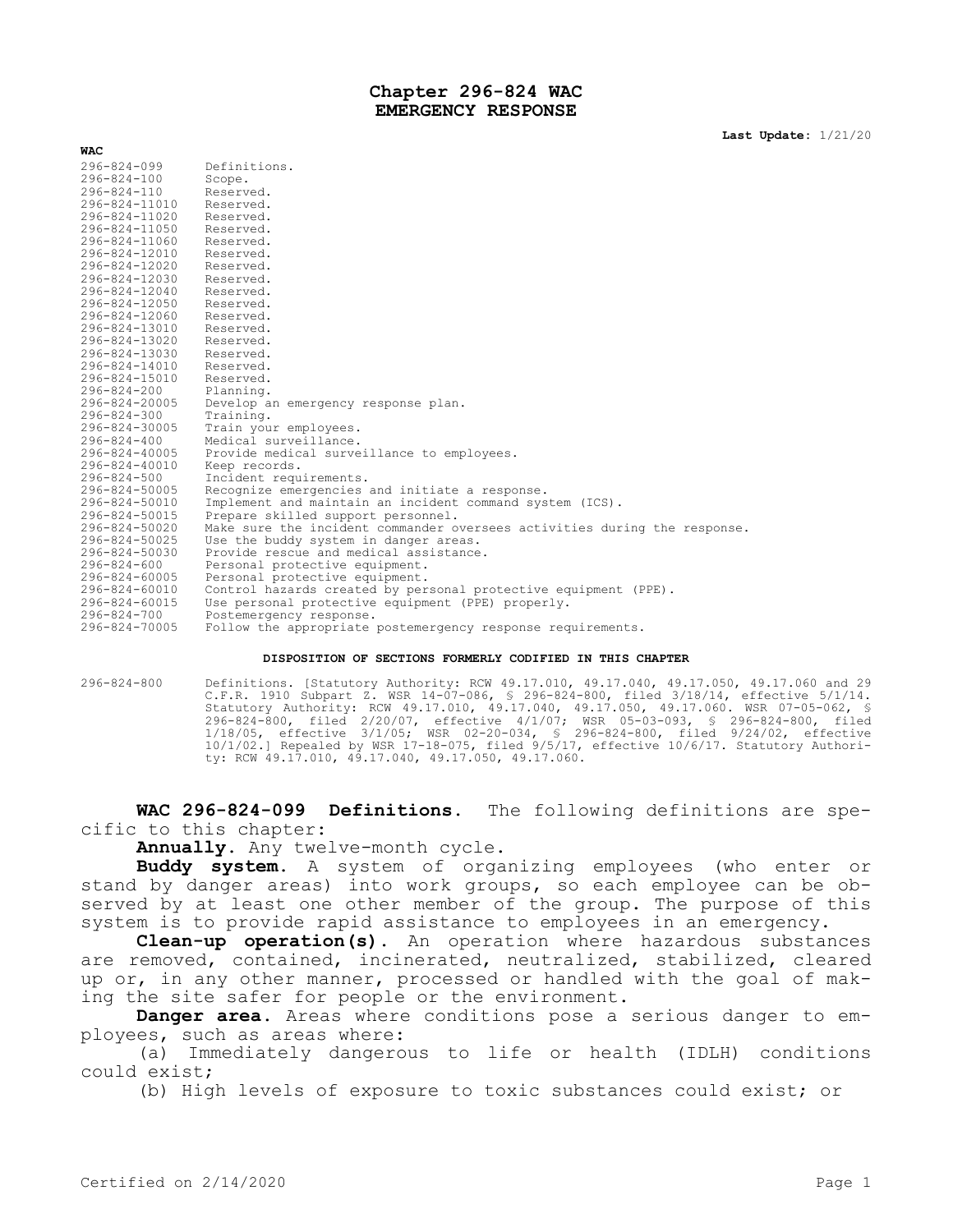(c) There is a potential for exceeding the lower explosive limit (LEL), also known as the lower flammability limit (LFL), of a substance.

**Decontamination.** Removing hazardous substances from employees and their equipment so potential adverse health effects will not occur.

**Emergency response.** An organized response to an anticipated release of a hazardous substance that is, or could become an uncontrolled release.

**Emergency response plan.** A written plan that requires coordination between emergency response participants, and contains procedures, criteria, and other information that will be applied to emergency response operations. Each employer's plan should be compatible with local and state plans.

**Engineering controls.** Methods of controlling employee exposures by modifying the source or reducing the quantity of contaminants.

**Hazardous materials team (HAZMAT team).** A group of employees who are expected to perform responses to releases, or possible releases, of hazardous substances for the purpose of control and stabilization. As a result of their duties, HAZMAT team members may have close contact with hazardous substances.

**Note:** A HAZMAT team may be a separate component of a fire brigade or fire department.

**Hazardous substance.** Any of the following substances that could adversely affect an exposed employee's health or safety:

(a) Substances defined under section 101(14) of the Comprehensive Environmental Response, Compensation and Liability Act of 1980 (CERCLA) or "Superfund" Act (visit: http://www.epa.gov);

(b) Biological or other disease-causing agents released that could reasonably be expected to cause death, disease, behavioral abnormalities, cancer, genetic mutation, physiological malfunctions (including malfunctions in reproduction) or physical deformations in a person or their offspring when the person:

(i) Is directly exposed to the agent in the environment;

(ii) Directly ingests, inhales, or assimilates the agent from the environment;

(iii) Indirectly ingests the agent through a food chain.

(c) Substances listed by the United States Department of Transportation as hazardous materials under Title 49 (Transportation) in the Code of Federal Regulations (C.F.R.), Part 172, section 101 and appendices (visit: http://www.nara.gov and search for "List of C.F.R. subjects"); and

(d) Hazardous wastes as defined in this chapter.

**Hazardous waste.** A substance designated by chapter 173-303 WAC, Dangerous waste regulations, department of ecology, as a dangerous waste or an extremely hazardous waste and any waste fitting the definition of "health hazard" in this chapter.

**Note:** For department of ecology regulations, visit: http://www.ecy.wa.gov.

**Health hazard.** A chemical that is classified as posing one of the following hazardous effects: Acute toxicity (any route of exposure); skin corrosion or irritation; serious eye damage or eye irritation; respiratory or skin sensitization; germ cell mutagenicity; carcinogenity; reproductive toxicity; specific target organ toxicity (single or repeated exposure); aspiration hazard. The criteria for determining whether a chemical is classified as a health hazard are detailed in Appendix A of the Hazard Communication Standard WAC 296-901-140 and 296-901-14006 (definition of "simple asphyxiant").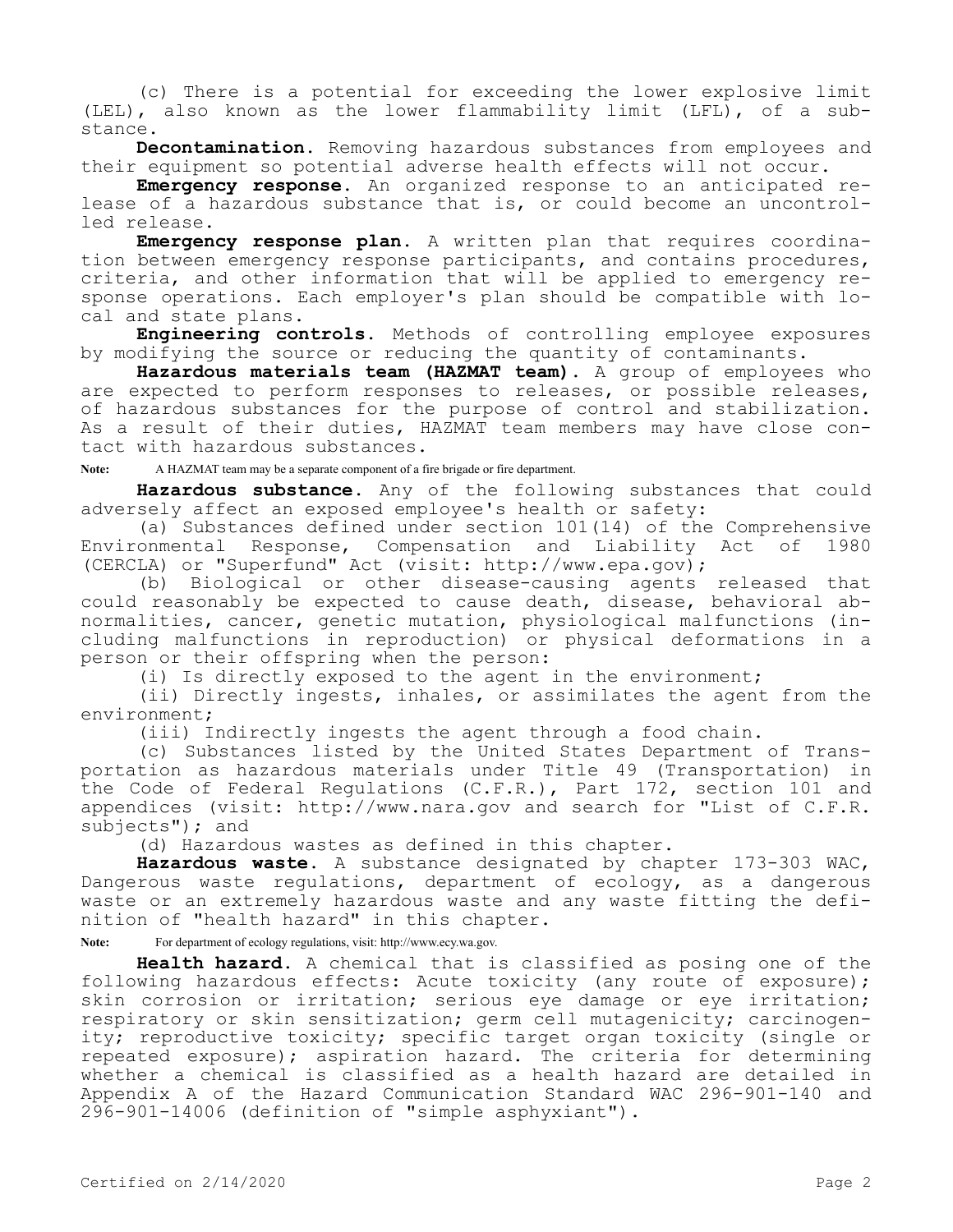**Immediately dangerous to life or health (IDLH).** Any atmospheric condition that would:

(a) Cause an immediate threat to life;

(b) Cause permanent or delayed adverse health effects;

(c) Interfere with an employee's ability to escape.

**Incident command system (ICS).** An organized approach to control and manage operations at an emergency response incident.

**Incidental release.** A release that can be safely controlled at the time of the release and does not have the potential to become an uncontrolled release.

**Note:** Example of a situation that results in an incidental release: A tanker truck is receiving a load of hazardous liquid when a leak occurs. The driver knows the only hazard from the liquid is minor skin irritation. The employer has trained the driver on procedures and provided equipment to use for a release of this quantity. The driver puts on skin protection and stops the leak. A spill kit is used to contain, absorb, and pick up the spilled material for disposal.

**Limited action.** Action necessary to:

(a) Secure an operation during emergency responses; or

(b) Prevent an incident from increasing in severity.

Examples include shutting down processes and closing emergency valves.

**Lines of authority.** A preestablished ranking of individuals, qualified to assume a commanding role during an emergency response, noted in an emergency response plan and implemented during a response. This is most important when responders from multiple employers could participate in an emergency response.

**Lower explosive limit (LEL).** See lower flammable limit (LFL).

**Lower flammable limit (LFL).** The lowest concentration of a material that will propagate a flame. The LFL is usually expressed as a percent (by volume) of the material in air (or other oxidant).

**Must.** Must means mandatory.

**Permissible exposure limit (PEL).** The established time-weightedaverage (TWA) concentration or ceiling concentration of a contaminant that must not be exceeded. The exposure, inhalation, or dermal permissible limit specified in chapter 296-841 WAC, Airborne contaminants.

**Personal protective equipment (PPE).** Protective items designed to be worn by the user to protect them against airborne, skin contact and other hazards. This includes items such as respiratory protection, protective suits, gloves, eye protection, etc.

Postemergency response. The stage of the emergency response where the immediate threat from the release has been stabilized or eliminated, and cleanup of the site has started.

**Published exposure level.** Exposure limits published in "*National Institute for Occupational Safety and Health (NIOSH) Recommendations for Occupational Safety and Health*" (DHHS publication #92-100, 1992).

If an exposure limit is not published by NIOSH, then "published exposure level" means the exposure limits published by the American Conference of Governmental Industrial Hygienists (ACGIH) in "*TLVs and BEIs-Threshold Limit Values for Chemical Substances and Physical Agents*" (1999 edition).

**Note:** Additional exposure levels published by recognized organizations such as the American Industrial Hygiene Association are not required to be observed by this rule; however, they may be a useful resource when a hazardous substance is not covered by NIOSH and ACGIH publications.

**Release.** A spill, leak, or other type of hazardous substance discharge.

**Uncontrolled release.** A release where significant safety and health risks could be created. Releases of hazardous substances that are either incidental or could not create a safety or health hazard (i.e., fire, explosion or chemical exposure) are not considered to be uncontrolled releases.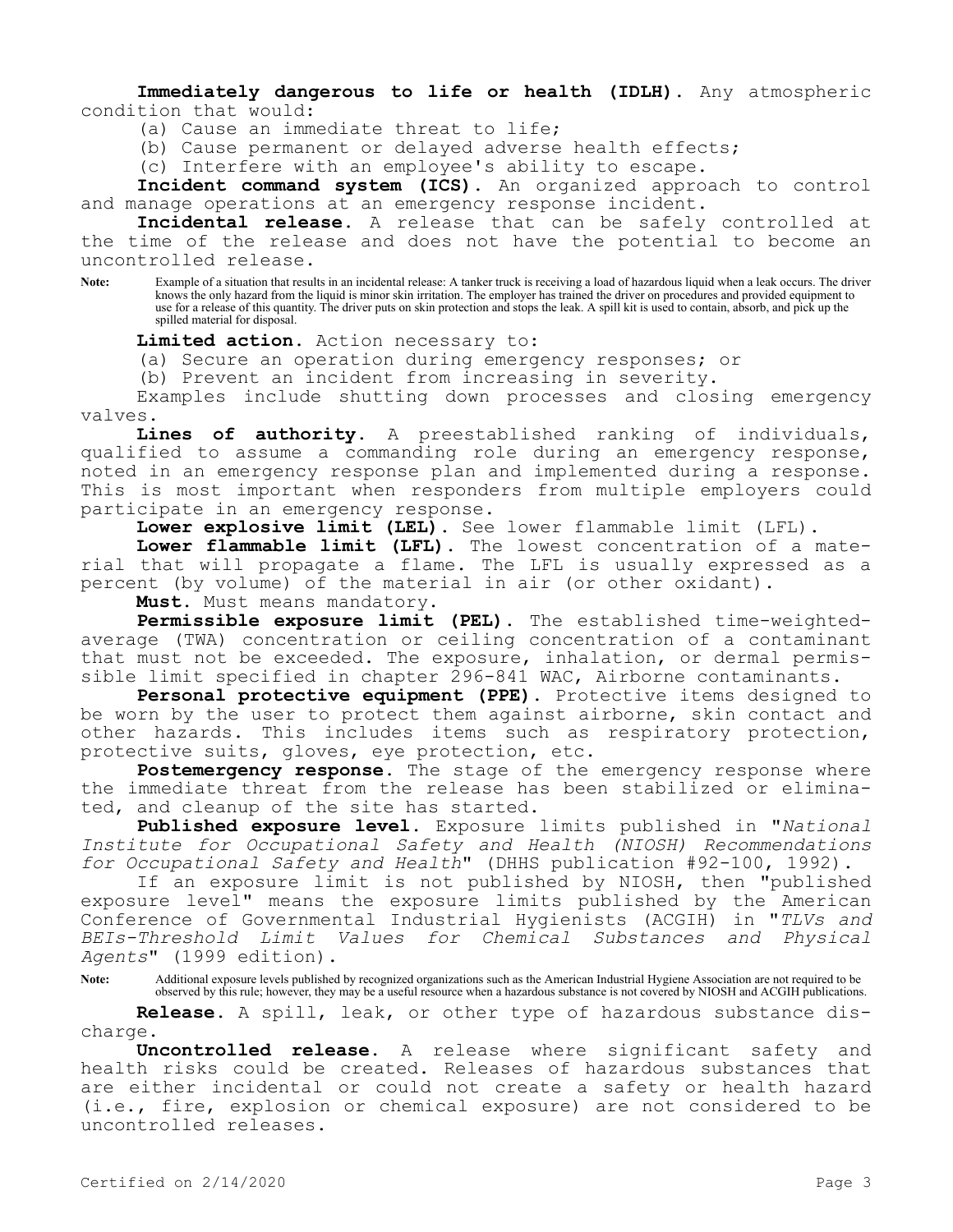Examples of conditions that could create a significant safety and health risk:

- (a) Large-quantity releases;
- (b) Small releases that could be highly toxic;

(c) Potentially contaminated individuals arriving at hospitals; and

(d) Airborne exposures that could exceed a WISHA permissible exposure limit or a published exposure limit and employees are not adequately trained or equipped to control the release.

Example of an uncontrolled release:

A forklift driver knocks over a container of a solvent-based liquid, releasing the contents onto the warehouse floor. The driver has been trained to recognize the vapor is flammable and moderately toxic when inhaled. The driver has not been trained or provided appropriate equipment to address this type of spill. In this situation, it is not safe for the driver to attempt a response. The driver needs to notify someone of the release so an emergency response can be initiated.

## **Workplace.**

(a) A fixed facility;

- (b) A temporary location (such as a traffic corridor); or
- (c) Locations where employees respond to emergencies.

**You.** The employer. For a complete definition of "employer" see Safety and health core rules, chapter 296-800 WAC.

[Statutory Authority: RCW 49.17.010, 49.17.040, 49.17.050, and<br>49.17.060. WSR 17-18-075, \$ 296-824-099, filed 9/5/17, effective WSR 17-18-075, § 296-824-099, filed 9/5/17, effective 10/6/17.]

**WAC 296-824-100 Scope.** This chapter states the minimum requirements that help you protect the safety and health of your employees during a response to a *hazardous substance releases* in your *workplace*  or any other location.

This chapter applies if your employees are, or could become, involved in responding to uncontrolled releases of hazardous substances in your workplace or any other location. Use the scope flow chart, and definitions that follow, to determine if this chapter applies to your workplace(s). Defined words are italicized in the flow chart.

EXEMPTION: 1. This chapter does not apply to you if your workplace is a hazardous waste site. If you are not sure about your site classification, see chapter 296-843 WAC, Hazardous waste operations.

2. If your workplace is a treatment, storage, and disposal site this chapter may apply.

**Note:** Requirements in other chapters may also apply to your workplace. You will find some safety and health requirements (for example, personal protective equipment) are addressed on a general level in the WISHA Safety and Health Core Rules, chapter 296-800 WAC, while being addressed for a specific application in this rule. When this happens, both requirements apply and should not conflict. If you are uncertain which requirements to follow, you must comply with the more protective requirement. Contact your local L&I office if you need assistance in making this determination.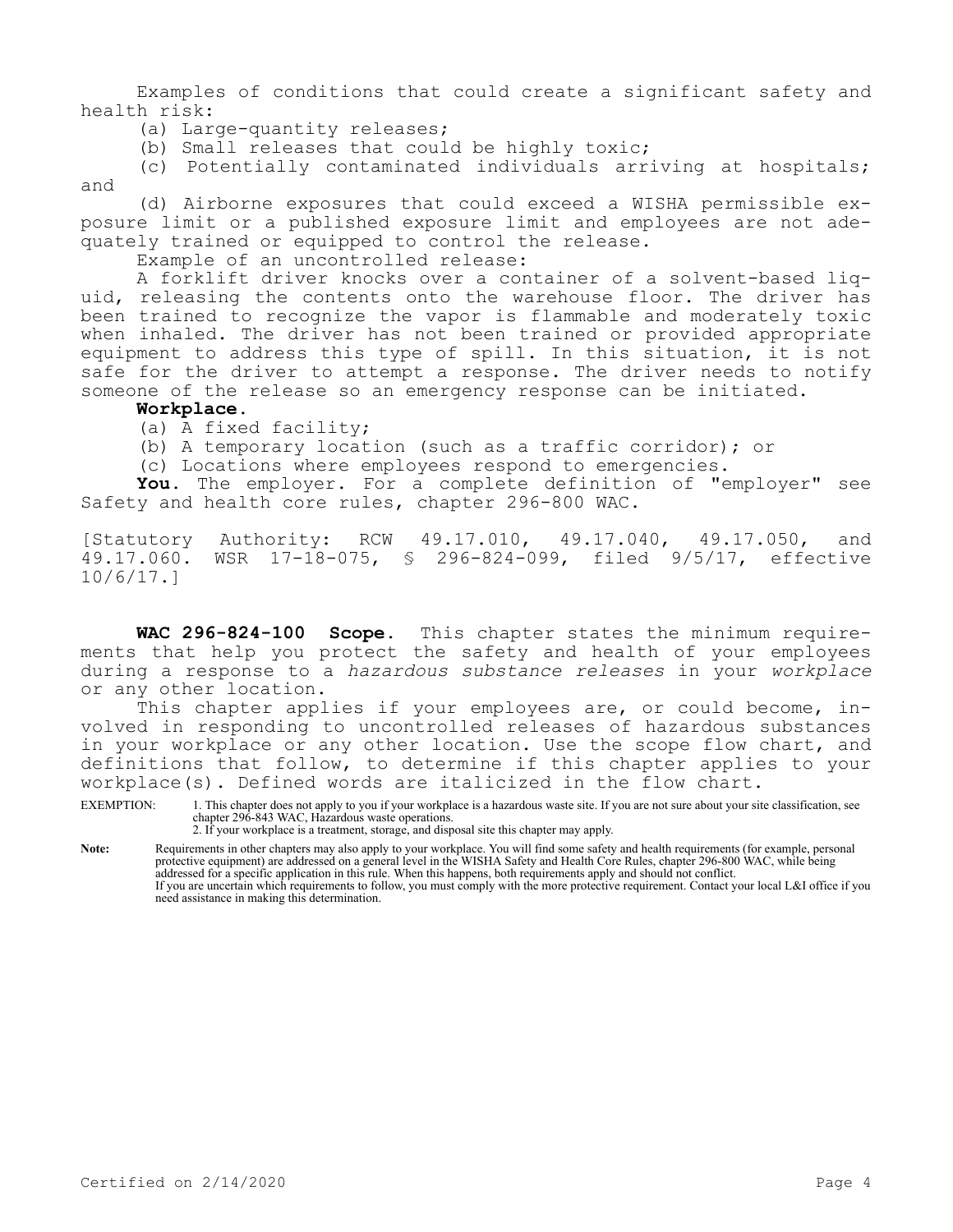

## **Definitions applicable to the flow chart. (See WAC 296-824-800 for additional definitions used in the chapter):**

### **Danger area**

Areas where conditions pose a serious danger to employees, such as areas where:

(a) Immediately dangerous to life or health (IDLH) conditions could exist; or

(b) High levels of exposure to toxic substances could exist; or

(c) There is a potential for exceeding the lower explosive limit (LEL), also known as the lower flammability limit (LFL), of a substance.

### **Emergency response**

A response to an anticipated release of a hazardous substance that is, or could become, an *uncontrolled release*.

## **Hazardous substance**

Any biological, radiological, or chemical substance that can have adverse effects on humans. (See WAC 296-824-800 for a more specific definition.)

## **Immediately dangerous to life or health (IDLH)**

Any atmospheric condition that would:

- (a) Cause an immediate threat to life;
- (b) Cause permanent or delayed adverse health effects;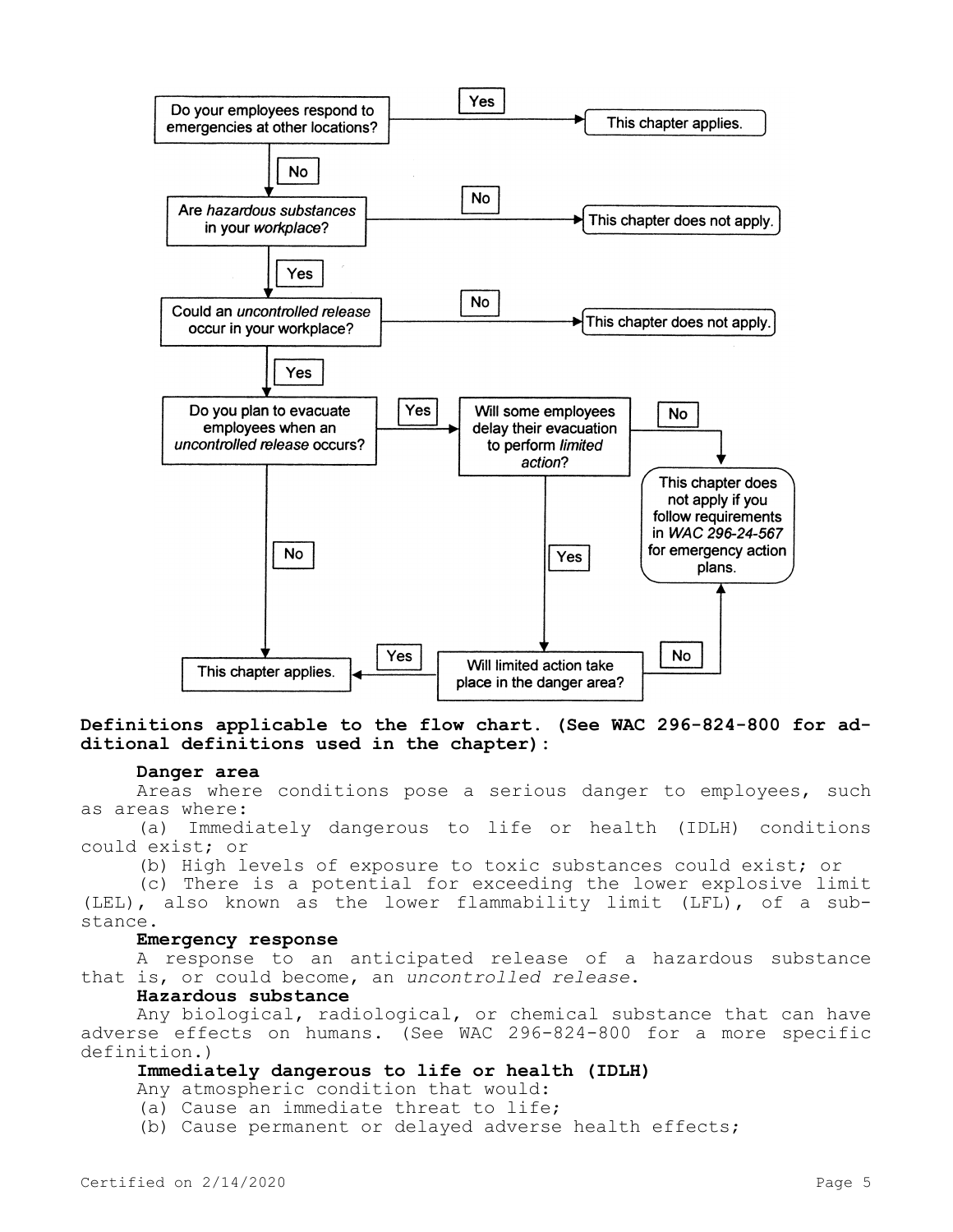(c) Interfere with an employee's ability to escape.

### **Incidental release**

A release that can be safely controlled at the time of the release and does not have the potential to become an *uncontrolled release*.

Example of a situation that results in an incidental release:

A tanker truck is receiving a load of hazardous liquid when a leak occurs. The driver knows the only hazard from the liquid is minor skin irritation. The employer has trained the driver on procedures and provided equipment to use for a release of this quantity. The driver puts on skin protection and stops the leak. A spill kit is used to contain, absorb, and pick up the spilled material for disposal.

## **Limited action**

Action necessary to:

(a) Secure an operation during emergency responses; or

(b) Prevent an incident from increasing in severity.

Examples include shutting down processes and closing emergency valves.

## **Release**

A spill, leak, or other type of hazardous substance discharge. **Uncontrolled release**

A release where significant safety and health risks could be created. Releases of hazardous substances that are either incidental or could not create a safety or health hazard (i.e., fire, explosion or chemical exposure) are not considered to be uncontrolled releases.

## Examples of conditions that could create a significant safety and health risk:

(a) Large-quantity releases;

(b) Small-releases that could be highly toxic;

(c) Potentially contaminated individuals arriving at hospitals;

(d) Airborne exposures that could exceed a WISHA permissible exposure limit or a published exposure limit and employees are not adequately trained or equipped to control the release.

### Example of an uncontrolled release:

A forklift driver knocks over a container of a solvent-based liquid, releasing the contents onto the warehouse floor. The driver has been trained to recognize the vapor is flammable and moderately toxic when inhaled. The driver has not been trained or provided appropriate equipment to address this type of spill. In this situation, it is not safe for the driver to attempt a response. The driver needs to notify someone of the release so an emergency response can be initiated.

### **Workplace**

(a) A fixed facility; or

- (b) A temporary location (such as a traffic corridor); or
- (c) Locations where employees respond to emergencies.

[Statutory Authority: RCW 49.17.010, 49.17.040, 49.17.050, and 49.17.060. WSR 17-18-075, § 296-824-100, filed 9/5/17, effective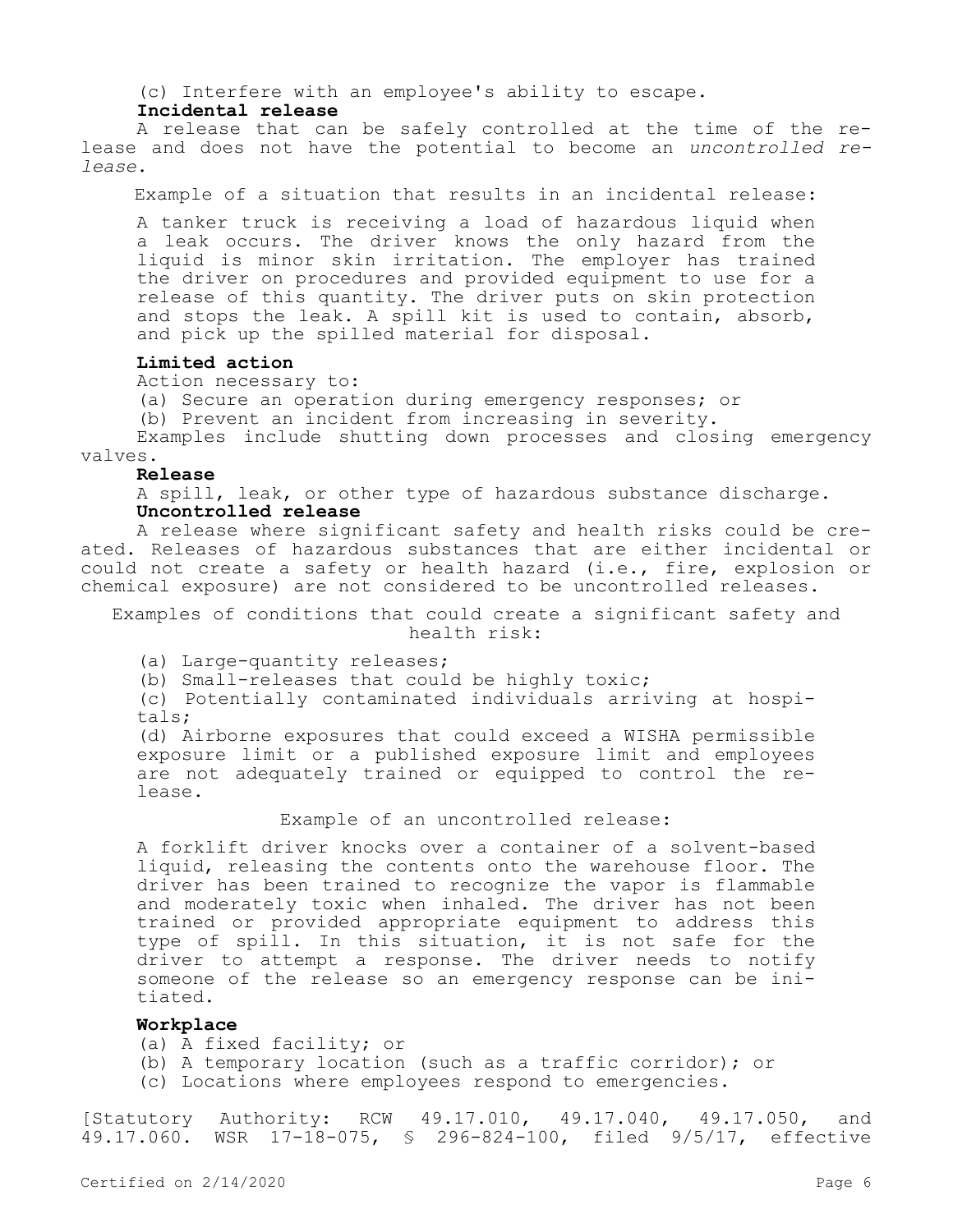10/6/17; WSR 07-03-163, § 296-824-100, filed 1/24/07, effective 4/1/07; WSR 02-20-034, § 296-824-100, filed 9/24/02, effective 10/1/02. Statutory Authority: RCW 49.17.010, [49.17].040, and [49.17].050. WSR 02-11-141, § 296-824-100, filed 5/22/02, effective 10/1/02.]

## **WAC 296-824-110 Reserved.**

[Statutory Authority: RCW 49.17.010, [49.17].040, [49.17].050, and  $[49.17] .060$ . WSR  $02-20-034$ , § 296-824-110, filed 9/24/02, effective 10/1/02. Statutory Authority: RCW 49.17.010, [49.17].040, and [49.17].050. WSR 02-11-141, § 296-824-110, filed 5/22/02, effective 10/1/02.]

#### **WAC 296-824-11010 Reserved.**

[Statutory Authority: RCW 49.17.010, [49.17].040, [49.17].050, and [49.17].060. WSR 02-20-034, § 296-824-11010, filed 9/24/02, effective 10/1/02. Statutory Authority: RCW 49.17.010, [49.17].040, and [49.17].050. WSR 02-11-141, § 296-824-11010, filed 5/22/02, effective 10/1/02.]

## **WAC 296-824-11020 Reserved.**

[Statutory Authority: RCW 49.17.010, [49.17].040, [49.17].050, and [49.17].060. WSR 02-20-034, § 296-824-11020, filed 9/24/02, effective 10/1/02. Statutory Authority: RCW 49.17.010, [49.17].040, and [49.17].050. WSR 02-11-141, § 296-824-11020, filed 5/22/02, effective 10/1/02.]

#### **WAC 296-824-11050 Reserved.**

[Statutory Authority: RCW 49.17.010, [49.17].040, [49.17].050, and [49.17].060. WSR 02-20-034, § 296-824-11050, filed 9/24/02, effective 10/1/02. Statutory Authority: RCW 49.17.010, [49.17].040, and  $[49.17]$ .050. WSR 02-11-141, § 296-824-11050, filed 5/22/02, effective 10/1/02.]

## **WAC 296-824-11060 Reserved.**

[Statutory Authority: RCW 49.17.010, [49.17].040, [49.17].050, and [49.17].060. WSR 02-20-034, § 296-824-11060, filed 9/24/02, effective 10/1/02. Statutory Authority: RCW 49.17.010, [49.17].040, and [49.17].050. WSR 02-11-141, § 296-824-11060, filed 5/22/02, effective 10/1/02.]

### **WAC 296-824-12010 Reserved.**

[Statutory Authority: RCW 49.17.010, [49.17].040, [49.17].050, and [49.17].060. WSR 02-20-034, § 296-824-12010, filed 9/24/02, effective 10/1/02. Statutory Authority: RCW 49.17.010, [49.17].040, and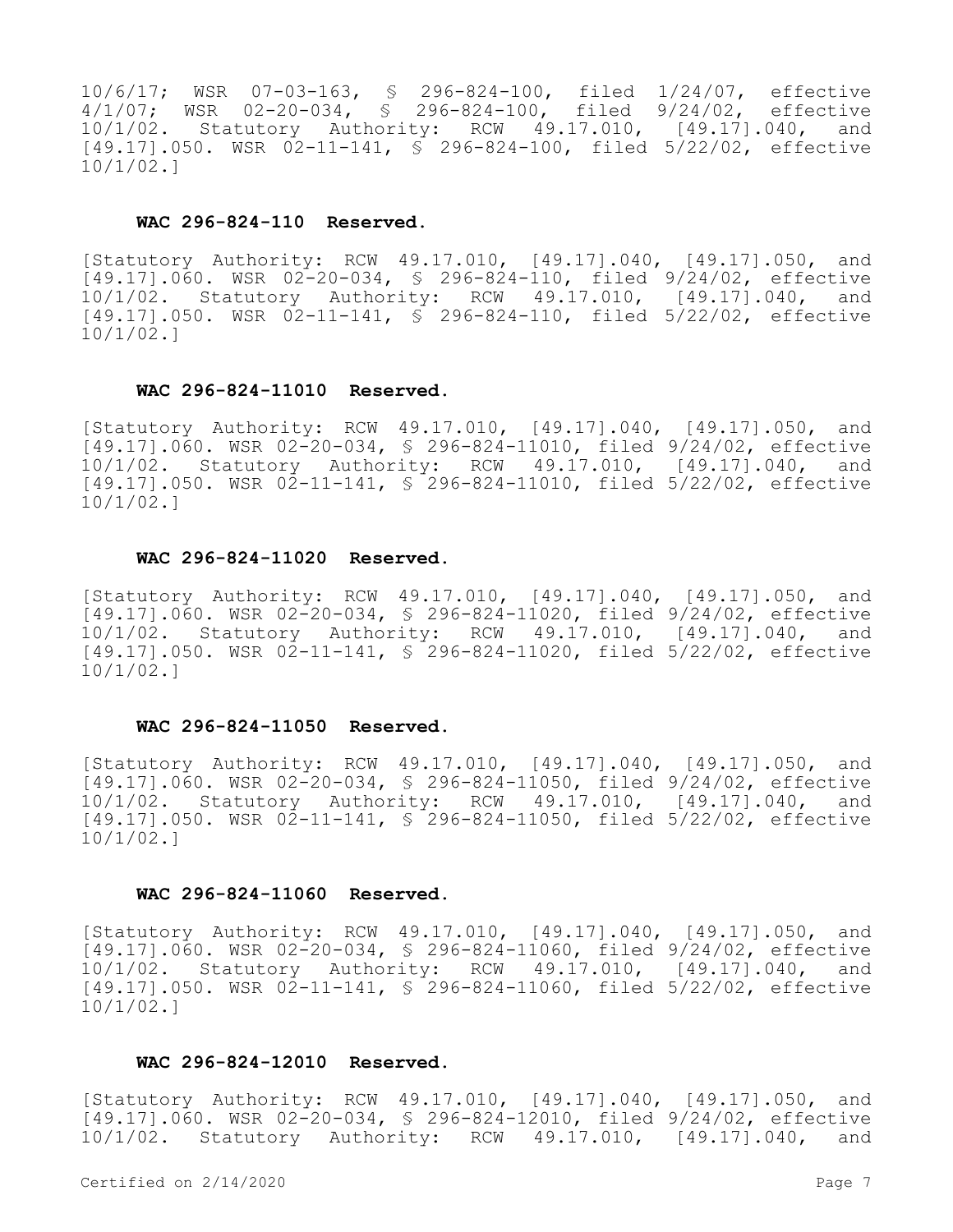[49.17].050. WSR 02-11-141, § 296-824-12010, filed 5/22/02, effective 10/1/02.]

#### **WAC 296-824-12020 Reserved.**

[Statutory Authority: RCW 49.17.010, [49.17].040, [49.17].050, and [49.17].060. WSR 02-20-034, § 296-824-12020, filed 9/24/02, effective 10/1/02. Statutory Authority: RCW 49.17.010, [49.17].040, and [49.17].050. WSR 02-11-141, § 296-824-12020, filed 5/22/02, effective 10/1/02.]

## **WAC 296-824-12030 Reserved.**

[Statutory Authority: RCW 49.17.010, [49.17].040, [49.17].050, and [49.17].060. WSR 02-20-034, § 296-824-12030, filed 9/24/02, effective 10/1/02. Statutory Authority: RCW 49.17.010, [49.17].040, and [49.17].050. WSR 02-11-141, § 296-824-12030, filed 5/22/02, effective 10/1/02.]

#### **WAC 296-824-12040 Reserved.**

[Statutory Authority: RCW 49.17.010, [49.17].040, [49.17].050, and [49.17].060. WSR 02-20-034, § 296-824-12040, filed 9/24/02, effective 10/1/02. Statutory Authority: RCW 49.17.010, [49.17].040, and [49.17].050. WSR 02-11-141, § 296-824-12040, filed 5/22/02, effective 10/1/02.]

#### **WAC 296-824-12050 Reserved.**

[Statutory Authority: RCW 49.17.010, [49.17].040, [49.17].050, and [49.17].060. WSR 02-20-034, § 296-824-12050, filed 9/24/02, effective 10/1/02. Statutory Authority: RCW 49.17.010, [49.17].040, and [49.17].050. WSR 02-11-141, § 296-824-12050, filed 5/22/02, effective 10/1/02.]

### **WAC 296-824-12060 Reserved.**

[Statutory Authority: RCW 49.17.010, [49.17].040, [49.17].050, and [49.17].060. WSR 02-20-034, § 296-824-12060, filed 9/24/02, effective 10/1/02. Statutory Authority: RCW 49.17.010, [49.17].040, and [49.17].050. WSR 02-11-141, § 296-824-12060, filed 5/22/02, effective 10/1/02.]

### **WAC 296-824-13010 Reserved.**

[Statutory Authority: RCW 49.17.010, [49.17].040, [49.17].050, and [49.17].060. WSR 02-20-034, § 296-824-13010, filed 9/24/02, effective 10/1/02. Statutory Authority: RCW 49.17.010, [49.17].040, and [49.17].050. WSR 02-11-141, § 296-824-13010, filed 5/22/02, effective 10/1/02.]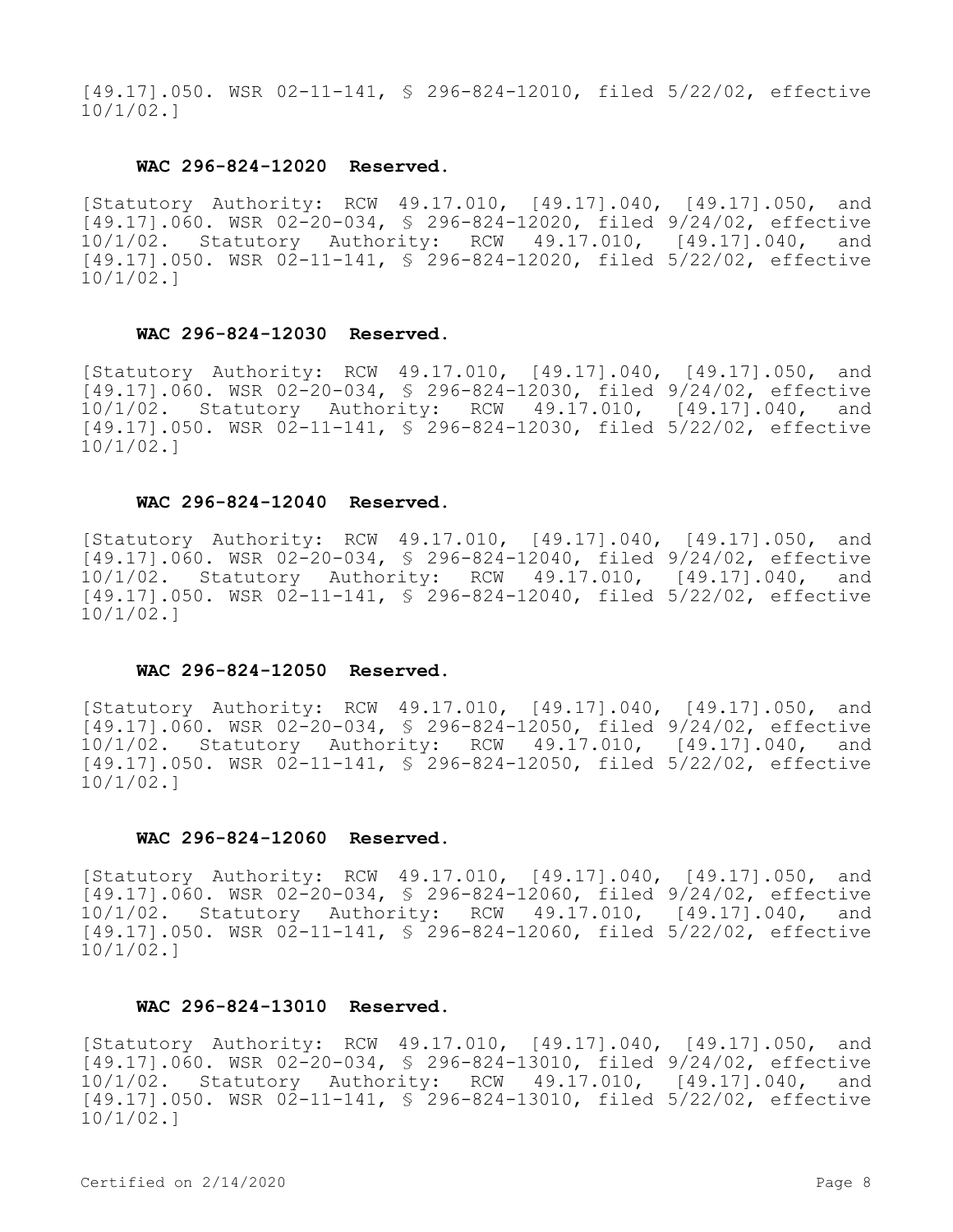## **WAC 296-824-13020 Reserved.**

[Statutory Authority: RCW 49.17.010, [49.17].040, [49.17].050, and [9000000001]<br>[49.17].060. WSR 02-20-034, § 296-824-13020, filed 9/24/02, effective<br>10/1/02. Statutory Authority: RCW 49.17.010, [49.17].040, and 10/1/02. Statutory Authority: RCW 49.17.010, [49.17].040, and [49.17].050. WSR 02-11-141, § 296-824-13020, filed 5/22/02, effective 10/1/02.]

#### **WAC 296-824-13030 Reserved.**

[Statutory Authority: RCW 49.17.010, [49.17].040, [49.17].050, and [49.17].060. WSR 02-20-034, § 296-824-13030, filed 9/24/02, effective<br>10/1/02. Statutory Authority: RCW 49.17.010, [49.17].040, and 10/1/02. Statutory Authority: RCW 49.17.010, [49.17].040, and [49.17].050. WSR 02-11-141, § 296-824-13030, filed 5/22/02, effective 10/1/02.]

#### **WAC 296-824-14010 Reserved.**

[Statutory Authority: RCW 49.17.010, [49.17].040, [49.17].050, and [49.17].060. WSR 02-20-034, § 296-824-14010, filed 9/24/02, effective 10/1/02. Statutory Authority: RCW 49.17.010, [49.17].040, and [49.17].050. WSR 02-11-141, § 296-824-14010, filed 5/22/02, effective 10/1/02.]

#### **WAC 296-824-15010 Reserved.**

[Statutory Authority: RCW 49.17.010, [49.17].040, [49.17].050, and [49.17].060. WSR 02-20-034, § 296-824-15010, filed 9/24/02, effective<br>10/1/02. Statutory Authority: RCW 49.17.010, [49.17].040, and 10/1/02. Statutory Authority: RCW 49.17.010, [49.17].040, and [49.17].050. WSR 02-11-141, § 296-824-15010, filed 5/22/02, effective 10/1/02.]

## **WAC 296-824-200 Planning. Your Responsibility:** To anticipate and plan for emergency response operations.

[Statutory Authority: RCW 49.17.010, [49.17].040, [49.17].050, and [49.17].060. WSR 02-20-034, § 296-824-200, filed 9/24/02, effective 10/1/02.]

#### **WAC 296-824-20005 Develop an emergency response plan.**

**Note:** 1. You may already have an emergency response plan, such as required by chapter 296-843 WAC, Hazardous waste operations or by state and locally coordinated response efforts (Section 303 of Superfund Amendments and Reauthorization Act (SARA), Title III). You may use those plans to comply with this section, if they include the items listed below. 2. Before a written emergency response plan can be developed, you will need to anticipate the types of uncontrolled releases that employees could encounter in your workplace(s).

(1) You must make sure your plan is written and adequately addresses, as a minimum, all of the following:

(a) Preemergency planning and coordination with additional responders (including personnel from other employers such as: Fire departments, law enforcement agencies, emergency medical services, and state or federal agencies);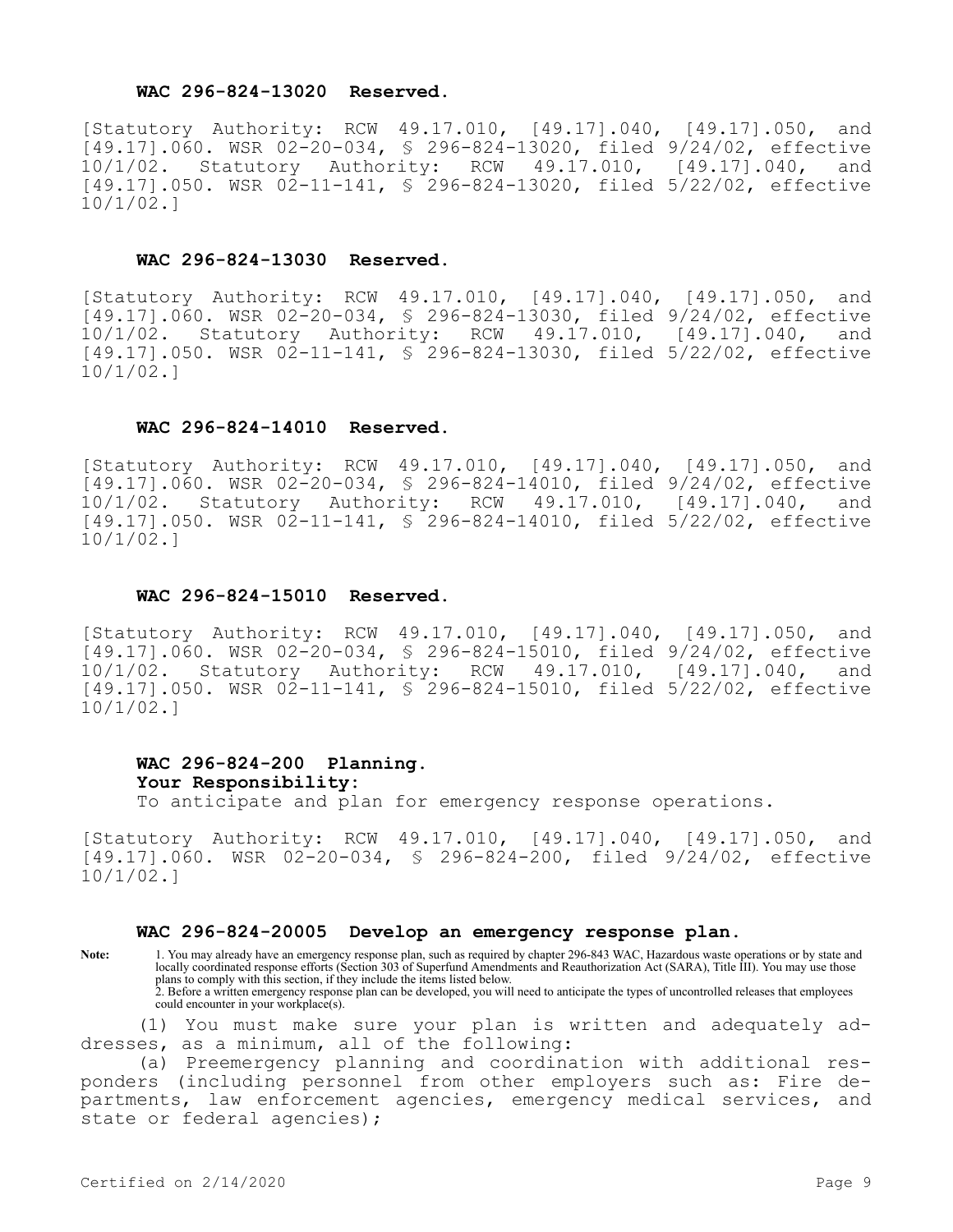(b) Personnel roles, (See Table 1) and lines of authority and communications for all affected parties including responders;

(c) Employee training (see WAC 296-824-30005 for more detail):

Note: 1. Responders' level of training depends on the duties or roles the employer assigns.

2. Training for the employees' role should address the competencies specified in Tables 3 through 6.

3. Training on specific substances may be appropriate depending on the number and characteristics of hazardous substances expected to be encountered. For example, if employees may only respond to one substance, you could provide training (covering the knowledge and skills specified in Tables 3 through 6) on that single substance. If employees might respond to a range of hazardous substances, training may be required to cover categories of hazardous substances.

4. Videos and automated training methods (for example: Interactive computer-based programs) may be used in training; however, instructors must be readily available to:

a. Encourage and provide responses to questions for the benefit of the group.

b. Evaluate employee understanding of the material. c. Provide other instructional interaction to the group.

(i) Emergency recognition;

(ii) Immediate emergency procedures including:

(A) Methods of alerting employees (see WAC 296-800-310, exit

routes and employee alarm systems) and outside responders;

(B) Procedures for limited action (emergency prevention);

**Note:** *Limited action* includes shutting down processes, closing emergency valves and other critical actions to secure the operation, or prevent the incident from increasing in severity.

| <b>Limited Action and Employee Roles</b>                      |                                                  |  |
|---------------------------------------------------------------|--------------------------------------------------|--|
| If $\ldots$                                                   | Then employees involved<br>would be:             |  |
| Limited action could be<br>conducted in the danger<br>area    | Considered emergency<br>responders               |  |
| Limited action will not be<br>conducted in the danger<br>area | Considered evacuees, not<br>emergency responders |  |

(C) Details of who will evacuate immediately and who will remain behind for limited action;

(D) Evacuation routes and procedures;

(E) How to establish safe distances and places of refuge (for example, during emergency response the incident commander (IC) decides to make changes based on new developments, i.e., changes in the wind direction).

(d) Methods of securing and controlling access to the site;

(e) Emergency medical treatment and first aid;

(f) A complete personal protective equipment (PPE) program that addresses:

(i) Selection of PPE including selection criteria to be used and the identification, specified use and limitations of the PPE selected.

(ii) Training on proper use of PPE (including maintenance).

(iii) Hazards created by wearing PPE including heat stress during temperature extremes, and/or other appropriate medical considerations.

(iv) Criteria used for determining the proper fit of PPE.

(v) Procedures covering proper use of PPE including procedures for inspection, putting it on (donning) and removing it (doffing).

(vi) Maintenance of PPE including procedures for decontamination, disposal and storage.

(vii) Methods used to evaluate the effectiveness of your PPE program.

**Note:** 1. If a manufacturer's printed information or WISHA rule adequately addresses procedural requirements (such as donning or doffing for PPE), it is not necessary to rewrite this into your program; simply attach the printed information.

2. You may use written procedures provided by the equipment manufacturer when they meet the requirements of other chapters, including chapter 296-842 WAC, Respirators.

(g) Emergency equipment;

(h) Emergency response procedures;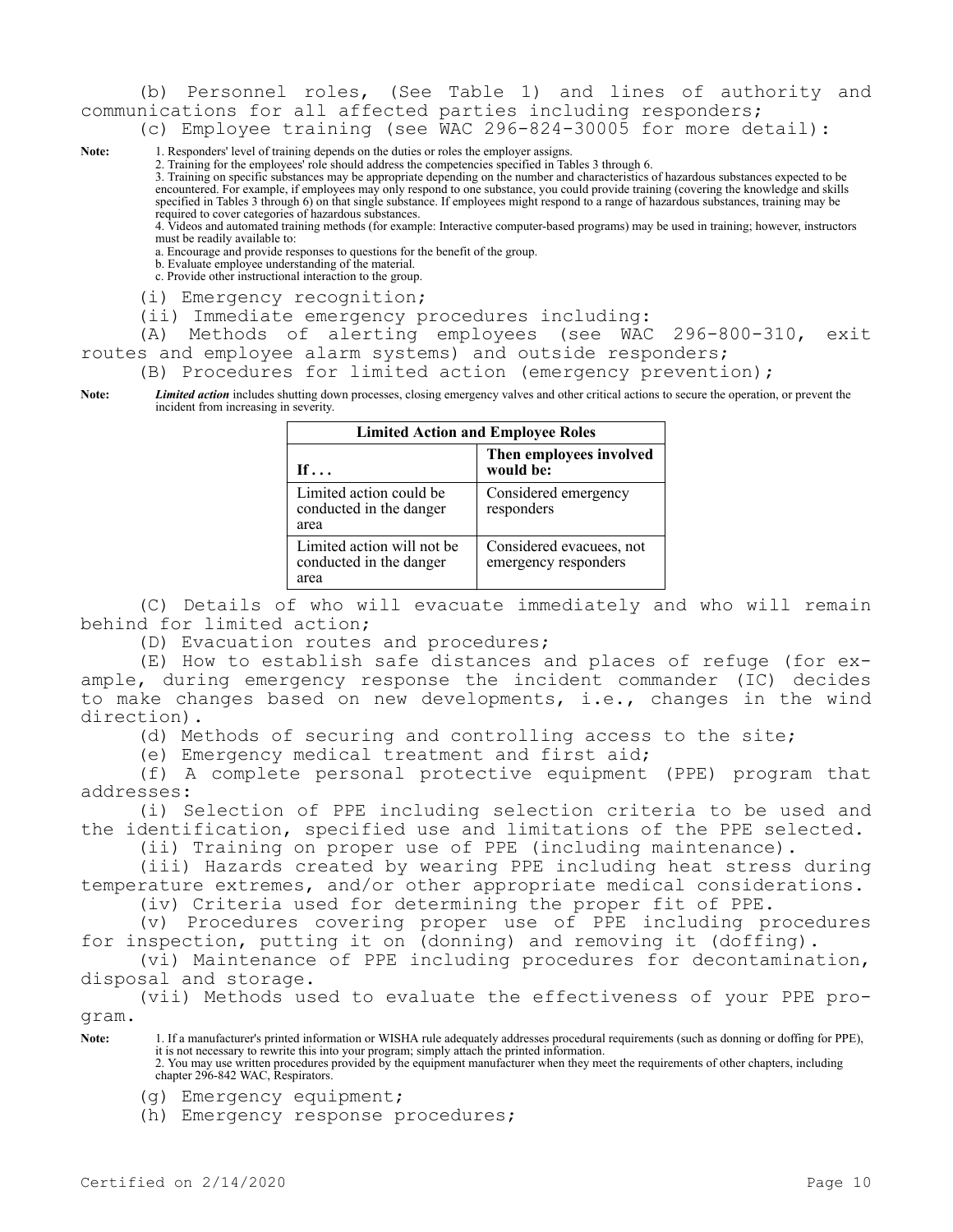(i) Decontamination procedures determined by a hazardous materials specialist or other qualified individual;

(j) Methods to critically assess the response and conduct appropriate follow-up.

(2) You must make your written emergency response plan available to employees, their representatives, and WISHA personnel for inspecting or copying.

**Note:** In situations where multiple employers could respond to an incident, all plans should consistently address:

1. Who will be designated as the incident commander (IC); and 2. If, when, and how transfer of the incident commander (IC) position will take place.

| <b>Table 1</b><br><b>Roles and Duties of Emergency Responders</b> |                                                                                                                                                              |  |
|-------------------------------------------------------------------|--------------------------------------------------------------------------------------------------------------------------------------------------------------|--|
| If the employee's role<br>is:                                     | Then all of the following apply. They:                                                                                                                       |  |
| First responder at the                                            | Are likely to witness or discover a hazardous substance release<br>$\bullet$                                                                                 |  |
| awareness level                                                   | Are trained to initiate an emergency response by notifying the proper authorities of the<br>$\bullet$<br>release                                             |  |
|                                                                   | Take no further action beyond notifying the authorities<br>$\bullet$                                                                                         |  |
| First responder at the<br>operations level                        | Respond to actual or potential releases in order to protect nearby persons, property, and/or<br>$\bullet$<br>the environment from the effects of the release |  |
|                                                                   | Are trained to respond defensively, without trying to stop the release<br>$\bullet$                                                                          |  |
|                                                                   | May try to:<br>$\bullet$                                                                                                                                     |  |
|                                                                   | - Confine the release from a safe distance                                                                                                                   |  |
|                                                                   | - Keep it from spreading                                                                                                                                     |  |
|                                                                   | - Protect others from hazardous exposures                                                                                                                    |  |
| Hazardous materials                                               | Respond to releases or potential releases, with the intent of stopping the release<br>$\bullet$                                                              |  |
| technician                                                        | Are trained to approach the point of release offensively in order to, either:<br>$\bullet$                                                                   |  |
|                                                                   | - Plug                                                                                                                                                       |  |
|                                                                   | - Patch                                                                                                                                                      |  |
|                                                                   | - Stop the release using other methods                                                                                                                       |  |
| Hazardous materials                                               | Respond along with, and provide support to, hazardous materials technicians<br>$\bullet$                                                                     |  |
| specialist                                                        | Are required to have more specific knowledge of hazardous substances than a hazardous<br>$\bullet$<br>materials technician                                   |  |
|                                                                   | Act as the site activity liaison when federal, state, local, and other government authorities<br>$\bullet$<br>participate                                    |  |
| Incident commander                                                | Have ultimate responsibility for:<br>$\bullet$                                                                                                               |  |
|                                                                   | - Direction                                                                                                                                                  |  |
|                                                                   | - Control                                                                                                                                                    |  |
|                                                                   | - Coordination of the response effort                                                                                                                        |  |
|                                                                   | - Will assume control of the incident beyond the first responder awareness level                                                                             |  |
| Specialist employee                                               | Are a technical, medical, environmental, or other type of expert<br>$\bullet$                                                                                |  |
|                                                                   | May represent a hazardous substance manufacturer, shipper, or a government agency<br>٠                                                                       |  |
|                                                                   | May be present at the scene or may assist from an off-site location                                                                                          |  |
|                                                                   | Regularly work with specific hazardous substances                                                                                                            |  |
|                                                                   | Are trained in the hazards of specific substances<br>$\bullet$                                                                                               |  |
|                                                                   | Are expected to give technical advice or assistance to the incident commander or incident<br>$\bullet$<br>safety officer, when requested                     |  |
| Skilled support<br>personnel                                      | Are needed to perform an immediate, specific emergency support task at the site<br>$\bullet$                                                                 |  |
|                                                                   | Are skilled in the operation of equipment including:<br>$\bullet$                                                                                            |  |
|                                                                   | - Earth moving equipment                                                                                                                                     |  |
|                                                                   | - Cranes                                                                                                                                                     |  |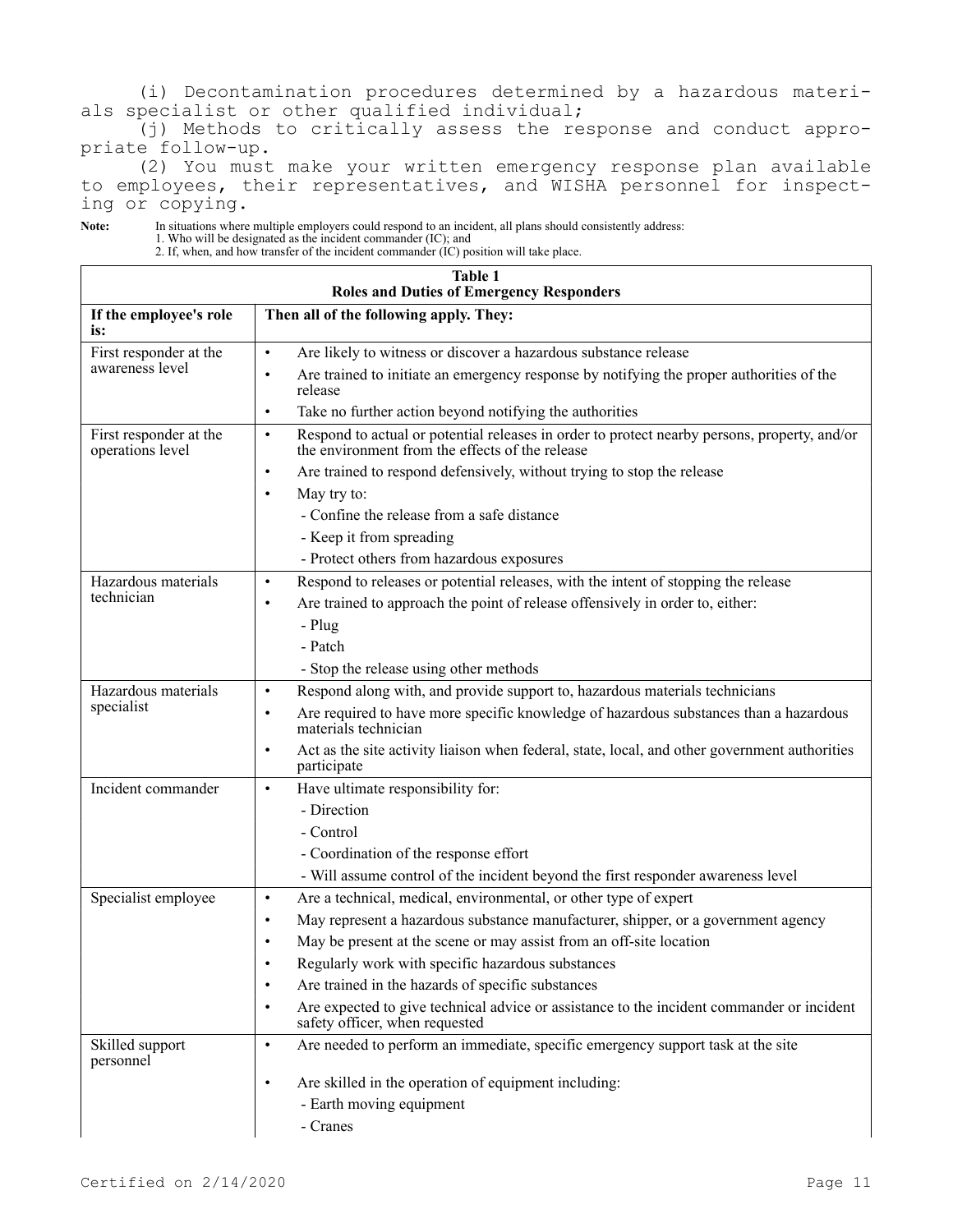| Table 1<br><b>Roles and Duties of Emergency Responders</b> |                                                               |  |
|------------------------------------------------------------|---------------------------------------------------------------|--|
| If the employee's role<br>is:                              | Then all of the following apply. They:                        |  |
|                                                            | - Hoisting equipment                                          |  |
| Incident safety officer                                    | Are designated by the incident commander                      |  |
|                                                            | Are knowledgeable in operations being implemented at the site |  |
|                                                            | Have specific responsibility to:                              |  |
|                                                            | - Identify and evaluate hazards                               |  |
|                                                            | - Provide direction on employee safety matters                |  |

[Statutory Authority: RCW 49.17.010, 49.17.040, 49.17.050, and 49.17.060. WSR 17-18-075, § 296-824-20005, filed 9/5/17, effective 10/6/17; WSR 07-03-163, § 296-824-20005, filed 1/24/07, effective 4/1/07; WSR 05-03-093, § 296-824-20005, filed 1/18/05, effective 3/1/05; WSR 02-20-034, § 296-824-20005, filed 9/24/02, effective 10/1/02.]

# **WAC 296-824-300 Training. Your responsibility:**

To make sure employees participating in emergency response operations are appropriately trained for their assigned roles and duties.

[Statutory Authority: RCW 49.17.010, [49.17].040, [49.17].050, and [49.17].060. WSR 02-20-034, § 296-824-300, filed 9/24/02, effective 10/1/02.]

## **WAC 296-824-30005 Train your employees.**

Note: 1. Use Tables 3 through 6 to identify your employees' training competencies.

2. You may conduct training internally, or use outside training services to comply with this section. 3. When outside trainers are hired, you are still responsible for making sure the requirements of this section are met. For example, employers may compare the course outline to the competencies listed in Tables  $\tilde{3}$  through 6.

You must make sure employees are appropriately trained for their assigned roles and duties as follows:

EXEMPTION: Skilled support employees are not covered by the training requirements in this section. (See WAC 296-824-50015.)

### (1) **Initial training:**

(a) Provide initial training before the employee is allowed to participate in an actual emergency response operation.

Note: When first responders at the awareness or operations level have sufficient experience to objectively demonstrate competencies specified in Table 3, you may accept experience instead of training.

(b) Make sure initial training adequately addresses the competencies in Tables 3 through 6 and the minimum training durations in Table 2.

(c) Certify that employees objectively demonstrate competencies specified in Tables 3, 4 and 5 (except for employees trained as first responders at the awareness level).

### (2) **Retraining (refresher) training:**

- (a) Provide retraining annually;
- (b) Make sure retraining covers necessary content;
- (c) Document training or demonstrated competency.

**Note:** Retraining is not required when employees demonstrate competencies annually and a record is kept of the demonstration methodology used.

### (3) **Trainer qualifications:**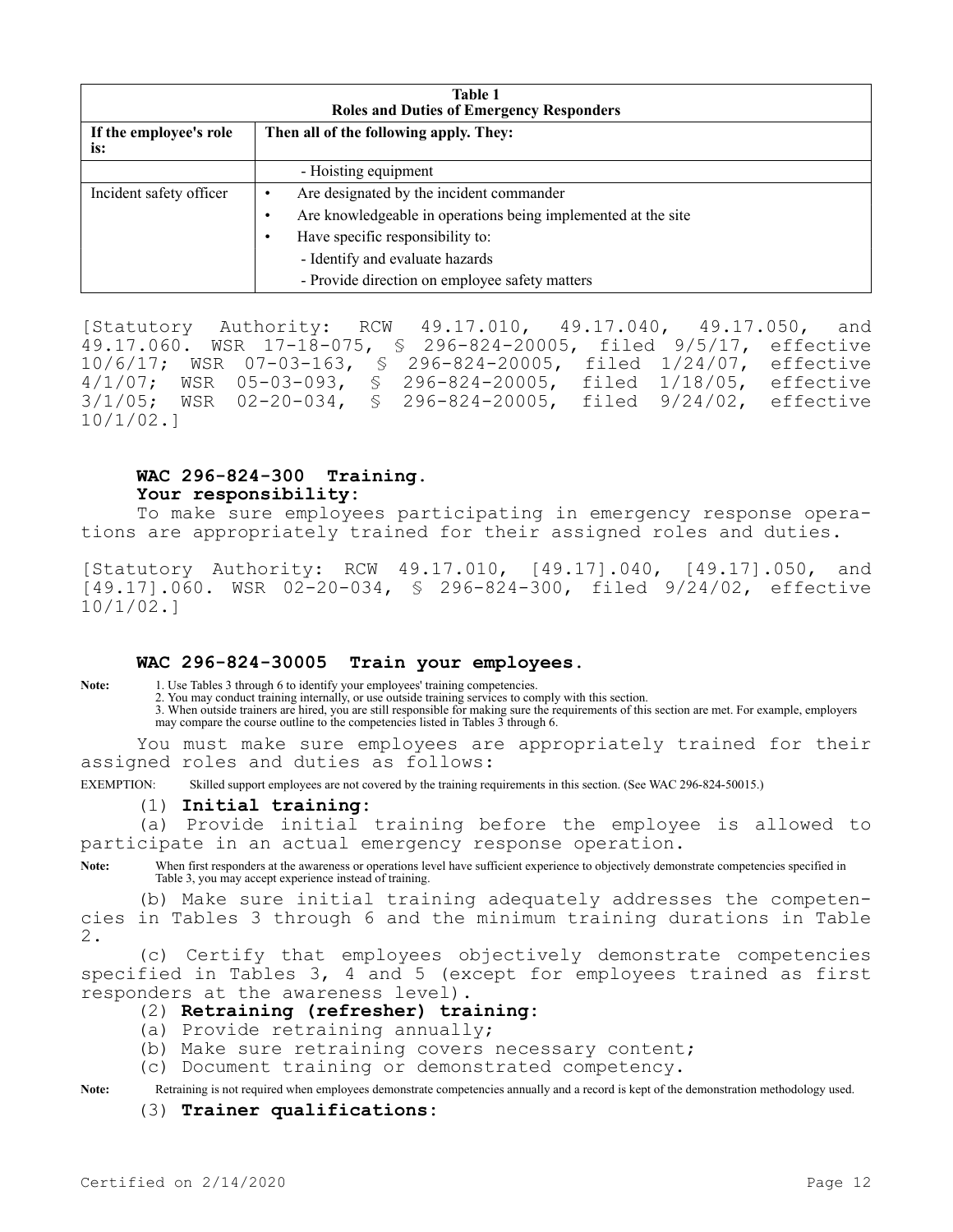(a) Verify trainers have satisfactorily completed an instructors' training course for the subjects they teach. For example, courses offered by the United States National Academy, or equivalent courses are acceptable; or

(b) Have the educational and instructional experience necessary for training.

## (4) **Specialist employees:**

Specialist employees who have been sent to the scene to advise or assist must receive training or demonstrate competency in their specialty, annually.

| Table 2<br><b>Minimum Training Durations for All Responders</b> |                                                                                  |  |
|-----------------------------------------------------------------|----------------------------------------------------------------------------------|--|
| If you are a:                                                   | Then:                                                                            |  |
| First responder at the awareness level                          | Training duration needs to be sufficient to provide the required<br>competencies |  |
| First responder at the operations level                         | You need a minimum of 8 hours training (see Table 3)                             |  |
| Hazardous materials technician                                  | You need a minimum of 24 hours training (see Table 4)                            |  |
| Hazardous materials specialist                                  | You need a minimum of 24 hours training (see Table 4)                            |  |
| Incident commander                                              | You need a minimum of 24 hours training (see Table 5)                            |  |

| Table 3<br><b>Competencies for First Responders at the Awareness Level and Operations Level</b>                                                                                                                                                                                                  |                 |                                                         |  |
|--------------------------------------------------------------------------------------------------------------------------------------------------------------------------------------------------------------------------------------------------------------------------------------------------|-----------------|---------------------------------------------------------|--|
| Employees must be able to show they:                                                                                                                                                                                                                                                             |                 | When they are designated as First Responders<br>at the: |  |
|                                                                                                                                                                                                                                                                                                  | Awareness Level | Operations Level                                        |  |
| Understand what hazardous substances are and their associated risks.                                                                                                                                                                                                                             | X               | X                                                       |  |
| Recognize the presence of hazardous substances in an emergency.                                                                                                                                                                                                                                  | X               | X                                                       |  |
| Can identify the hazardous substances, when possible.                                                                                                                                                                                                                                            | X               | X                                                       |  |
| Understand the potential consequences of hazardous substances in an<br>emergency.                                                                                                                                                                                                                | $\mathbf X$     | $\mathbf X$                                             |  |
| Understand the role of a first responder at the awareness level as<br>described in:<br>• The employer's emergency response plan, including site security<br>and control.<br>• The United States Department of Transportation's Emergency<br>Response Guidebook. (search at: http://www.dot.gov). | X               | X                                                       |  |
| Can use The United States Department of Transportation's Emergency<br>Response Guidebook.                                                                                                                                                                                                        | X               | X                                                       |  |
| Recognize the need for additional resources and the need to notify the<br>incident's communication center accordingly.                                                                                                                                                                           | X               | X                                                       |  |
| Know basic hazard and risk assessment techniques.                                                                                                                                                                                                                                                |                 | X                                                       |  |
| Can select and use personal protective equipment (PPE) appropriate for<br>first responder operations level.                                                                                                                                                                                      |                 | X                                                       |  |
| Understand basic hazardous materials terms.                                                                                                                                                                                                                                                      |                 | X                                                       |  |
| Can perform basic control, containment, and/or confinement operations<br>within the capabilities of the resources and PPE available.                                                                                                                                                             |                 | X                                                       |  |
| Can implement decontamination procedures to their level training.                                                                                                                                                                                                                                |                 | X                                                       |  |
| Understand relevant standard operating and termination procedures.                                                                                                                                                                                                                               |                 | $\mathbf X$                                             |  |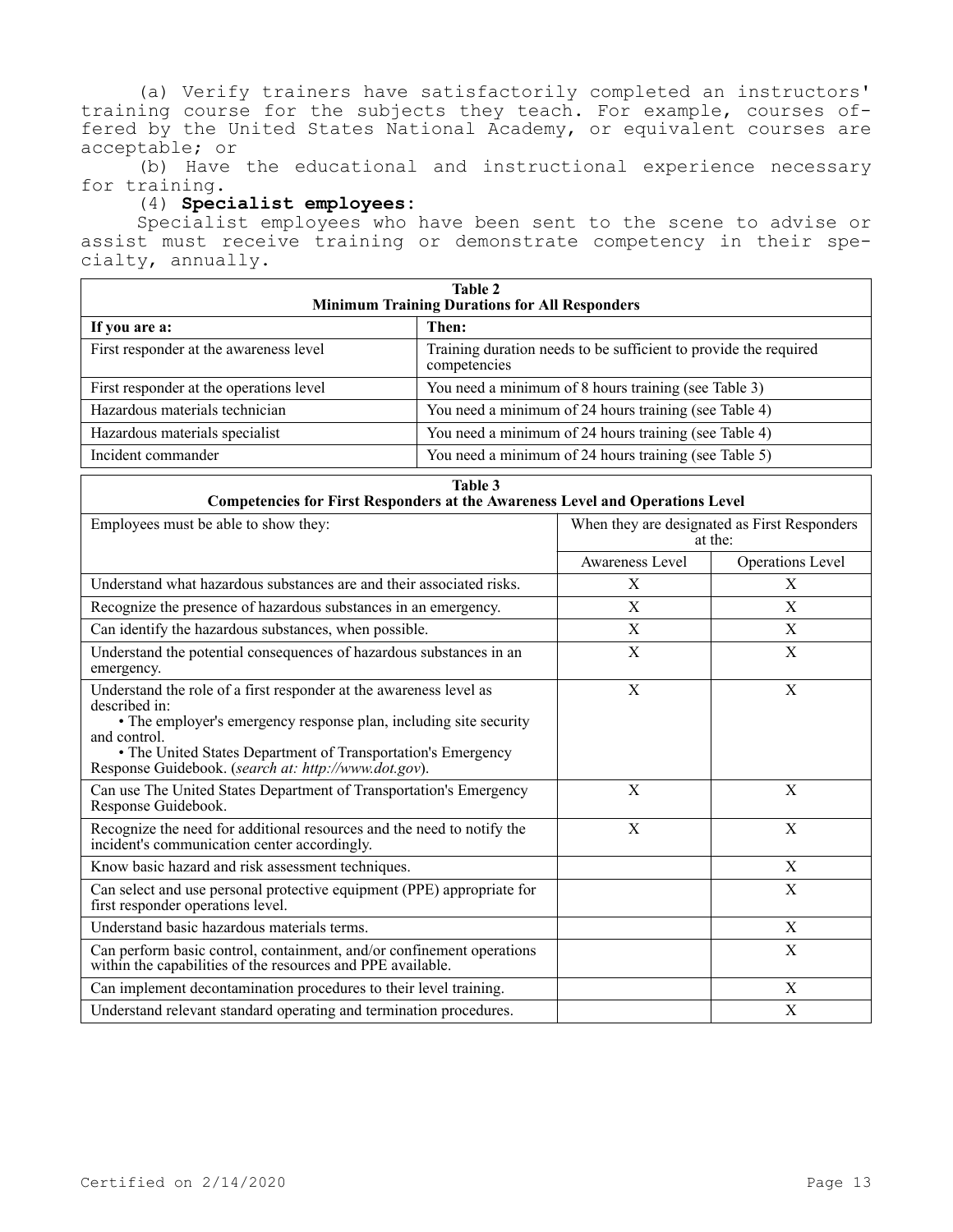| <b>Table 4</b><br>Competencies for Hazardous Materials Technicians and Hazardous Materials Specialist                                                                   |             |                                                       |
|-------------------------------------------------------------------------------------------------------------------------------------------------------------------------|-------------|-------------------------------------------------------|
| Employees must be able to show they:                                                                                                                                    |             | When they are designated as a Hazardous<br>Materials: |
|                                                                                                                                                                         | Technician  | Specialist                                            |
| Have the competencies specified for the first responder operations level.<br>(See Table 3)                                                                              | X           | X                                                     |
| Can implement an employer's emergency response plan.                                                                                                                    | $\mathbf X$ | $\boldsymbol{\mathrm{X}}$                             |
| Can function within their assigned role in the incident command system.                                                                                                 | X           | X                                                     |
| Understand hazard and risk assessment techniques.                                                                                                                       | X           | $\boldsymbol{\mathrm{X}}$                             |
| Understand basic chemical and toxicological terminology and behavior.                                                                                                   | $\mathbf X$ | X                                                     |
| Can use field survey instruments and equipment to classify, identify, and<br>verify materials at the incident.                                                          | $\mathbf X$ | X                                                     |
| Can select and use personal protective equipment (PPE) appropriate for<br>hazardous materials technicians.                                                              | X           | X                                                     |
| Can perform advance control, containment, and/or confinement<br>operations within the capabilities of the resources and PPE available.                                  | $\mathbf X$ | $\mathbf X$                                           |
| Can implement decontamination procedures to their level of training.                                                                                                    | $\mathbf X$ | $\boldsymbol{\mathrm{X}}$                             |
| Understand termination procedures.                                                                                                                                      | X           | X                                                     |
| Can implement the local emergency response plan.                                                                                                                        |             | X                                                     |
| Know of the state emergency response plan.                                                                                                                              |             | $\boldsymbol{\mathrm{X}}$                             |
| Can develop a site safety and control plan.                                                                                                                             |             | X                                                     |
| Understand chemical, radiological, and toxicological terminology and<br>behavior.                                                                                       |             | $\mathbf X$                                           |
| Understand in-depth hazard and risk techniques.                                                                                                                         |             | $\boldsymbol{\mathrm{X}}$                             |
| Can use advanced survey instruments and equipment to classify, identify<br>and verify materials at the incident.                                                        |             | X                                                     |
| Can select and use proper specialized chemical PPE given to hazardous<br>materials specialists.                                                                         |             | X                                                     |
| Can perform specialized control, containment, and/or confinement<br>operations within the capabilities of the resources and PPE available.                              |             | X                                                     |
| Can determine decontamination procedures.<br>X                                                                                                                          |             |                                                       |
| Table 5<br><b>Competencies for Incident Commanders</b>                                                                                                                  |             |                                                       |
| Employees designated as Incident Commanders must be able to show they:                                                                                                  |             |                                                       |
| Have competencies specified for the First Responder Operations Level. (See Table 3.)<br>$\bullet$                                                                       |             |                                                       |
| Know of the state emergency response plan and the Federal Regional Response Team.<br>$\bullet$                                                                          |             |                                                       |
| Can implement the local emergency response plan.<br>$\bullet$                                                                                                           |             |                                                       |
| Can implement the employer's emergency response plan.<br>$\bullet$                                                                                                      |             |                                                       |
| Have knowledge of the incident command system (ICS) and understand how they relate to it.<br>$\bullet$                                                                  |             |                                                       |
| Can implement the employer's ICS.<br>$\bullet$                                                                                                                          |             |                                                       |
| Understand the hazards and risks associated with employees working in chemical protective clothing.<br>$\bullet$                                                        |             |                                                       |
| Understand the importance of decontamination procedures.<br>$\bullet$                                                                                                   |             |                                                       |
| If the first employee arriving at the scene is not trained as an IC, they may take control of the incident within<br>Note:<br>their designated role and training level. |             |                                                       |
| Table 6<br><b>Competencies for Specialist Employees</b>                                                                                                                 |             |                                                       |
| Employees designated as Specialist Employees must be able to show they:                                                                                                 |             |                                                       |
| Have current knowledge in their field regarding safety and health practices relating to the specific hazardous<br>substances.                                           |             |                                                       |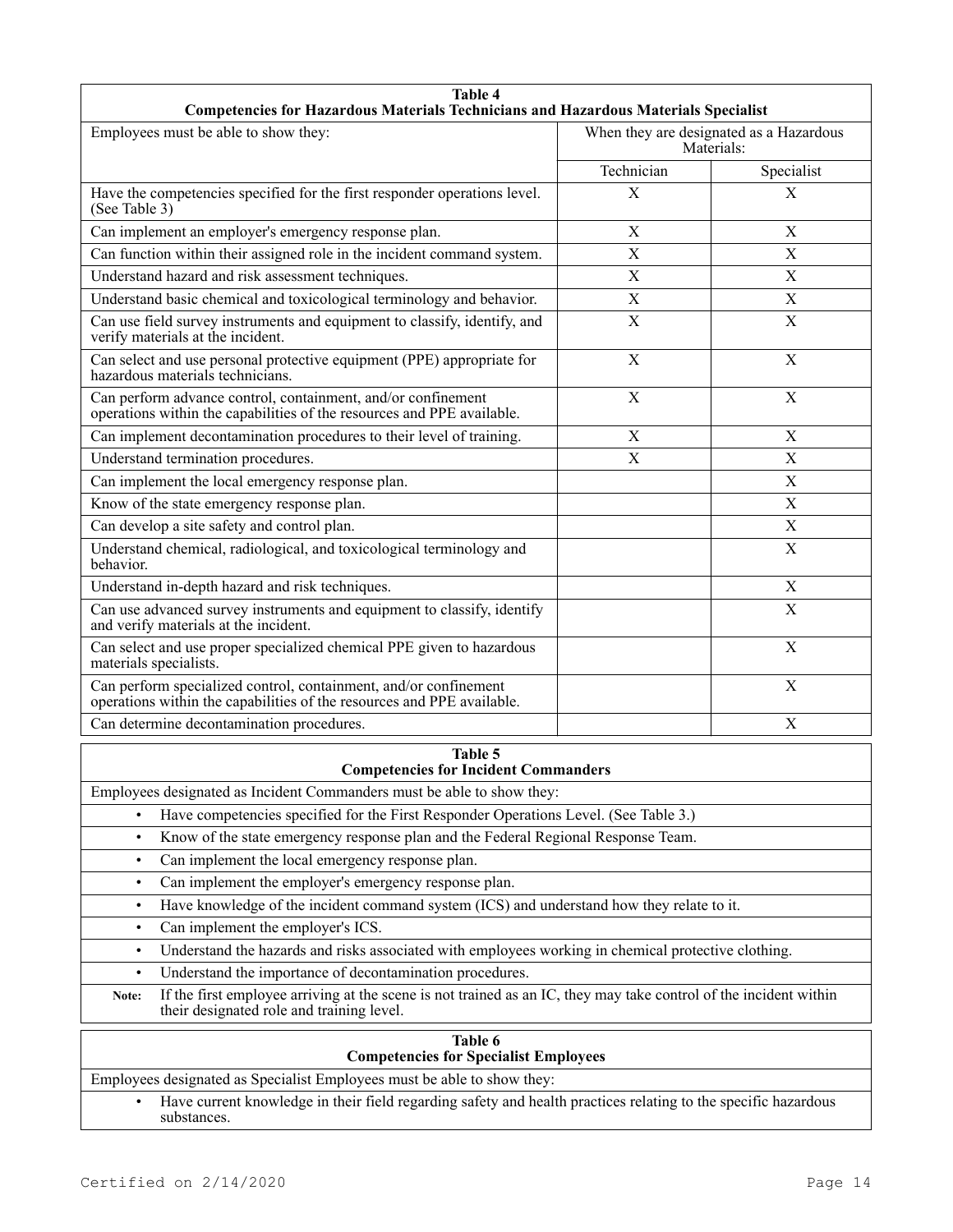| Table 6<br><b>Competencies for Specialist Employees</b> |                                                                       |  |
|---------------------------------------------------------|-----------------------------------------------------------------------|--|
|                                                         | Have the knowledge of the ICS and understand how they relate to it.   |  |
|                                                         | • Understand the care and use of personal protective equipment (PPE). |  |

[Statutory Authority: RCW 49.17.010, 49.17.040, 49.17.050, and 49.17.060. WSR 17-18-075, § 296-824-30005, filed 9/5/17, effective 10/6/17; WSR 02-20-034, § 296-824-30005, filed 9/24/02, effective 10/1/02.]

# **WAC 296-824-400 Medical surveillance.** Summary. **Your responsibility:**

To provide and document medical surveillance for your employees.

| You must meet the<br>requirements            | in this section:  |
|----------------------------------------------|-------------------|
| Provide medical<br>surveillance to employees | WAC 296-824-40005 |
| Keep records                                 | WAC 296-824-40010 |

[Statutory Authority: RCW 49.17.010, 49.17.040, 49.17.050, and 49.17.060. WSR 17-18-075, § 296-824-400, filed 9/5/17, effective 10/6/17; WSR 02-20-034, § 296-824-400, filed 9/24/02, effective 10/1/02.]

**WAC 296-824-40005 Provide medical surveillance to employees.**  (1) You must provide medical surveillance for employees to comply with Tables 7 and 8, and the following:

(a) Make medical surveillance available at:

(i) Reasonable times and places;

(ii) No cost to employees, including travel associated costs such as mileage, gas or bus fare if the employee is required to travel offsite; and

(iii) Wages for additional time spent outside of employees normal work hours.

(b) Make sure a licensed physician performs or supervises exams and procedures;

(c) Give complete information to the examining physician including:

(i) A copy of this chapter.

(ii) A description of the employee's duties that relate to hazardous substance exposure.

(iii) The hazardous substance exposure levels anticipated for the employee.

(iv) A description of the personal protective equipment (PPE) the employee could use.

(v) Information available from previous medical examinations.

(vi) The medical evaluation information required by chapter 296-842 WAC, Respirators.

(d) Medical exams must include, at a minimum:

(i) A medical history;

(ii) A work history (or updated history if on file);

(iii) A special emphasis on: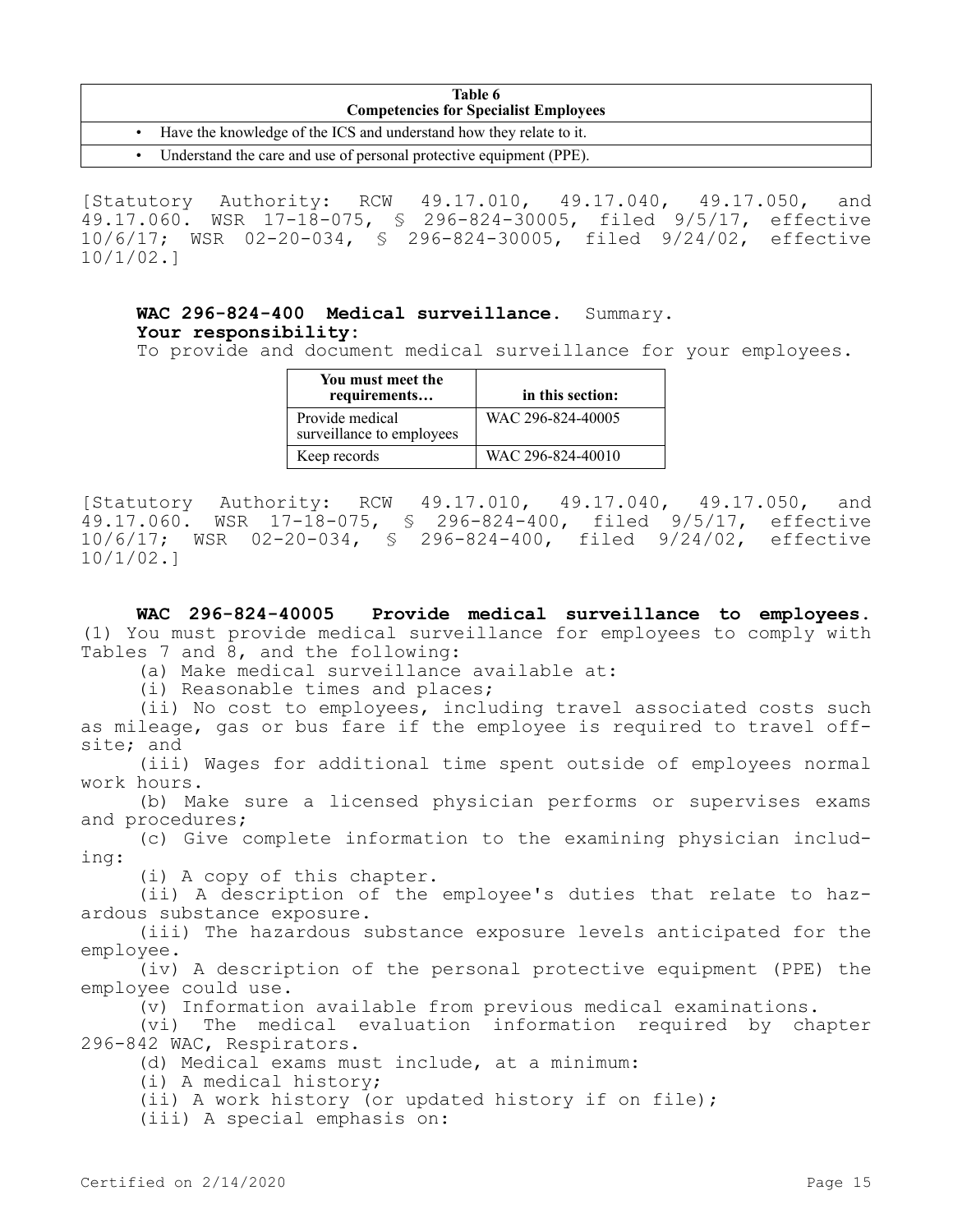(A) Assessment of symptoms related to handling hazardous substances;

(B) Health hazards;

(C) Evaluation of fitness for duty (including the ability to wear any personal protective equipment (PPE) or other conditions that may be expected at the workplace).

(iv) Other content as determined by the examining physician.

**Note:** The physician should consult the *Occupational Safety and Health Guidance Manual for Hazardous Waste Site Activities* and the *Medical Management Guidelines for Acute Chemical Exposure* (search OSHA website: http://www.osha.gov).

(2) You must obtain the physician's written opinion and give a copy to the employee that includes:

(a) A statement of whether or not medical conditions were found which would increase the employee's risk for impairment during emergency response work or respirator use.

Do not include specific findings or diagnoses unrelated to occupational exposures.

(b) Limitations recommended to the employee's assigned work, if any.

(c) Exam and test results if the employee requests this information.

(d) A statement that affirms the employee has been confidentially informed of medical exam results (including medical conditions requiring follow-up).

| Table 7<br><b>Medical Surveillance for Employee Categories</b>                                                                                                                                                                                                                                                                                              |                                                                              |  |
|-------------------------------------------------------------------------------------------------------------------------------------------------------------------------------------------------------------------------------------------------------------------------------------------------------------------------------------------------------------|------------------------------------------------------------------------------|--|
| If the employee is covered by this chapter and is:                                                                                                                                                                                                                                                                                                          | Then you must:                                                               |  |
| • Exposed for at least 30 days a year to health hazards<br>or hazardous substances at or above the permissible<br>exposure limit or published exposure levels (even<br>when respirators are used),<br><b>OR</b><br>• Required to wear a respirator for at least 30 days a<br>year.*                                                                         | • Offer standard medical surveillance as specified in Table 8.*              |  |
| • A hazardous materials (HAZMAT) team member<br>• A hazardous materials specialist                                                                                                                                                                                                                                                                          | • Provide standard medical surveillance as specified in Table 8.             |  |
| • An emergency responder who shows immediate or<br>delayed signs or symptoms possibly resulting from<br>exposure to hazardous substances during an incident.                                                                                                                                                                                                | • Provide incident-specific medical surveillance as specified in<br>Table 8. |  |
| • Not an emergency responder and:<br>- May be injured<br>- Shows immediate or delayed signs or symptoms<br>possibly resulting from exposure to hazardous<br>substances<br>- May have been exposed to hazardous substances<br>at concentrations above the permissible exposure<br>limits (PELs) or the published exposure levels without<br>appropriate PPE. | • Offer incident-specific medical surveillance as specified in<br>Table 8.   |  |

**\*Note:** A medical evaluation for respirator use is required by chapter 296-842 WAC, Respirators, for those employees who have not been cleared for respirator use during medical surveillance activities.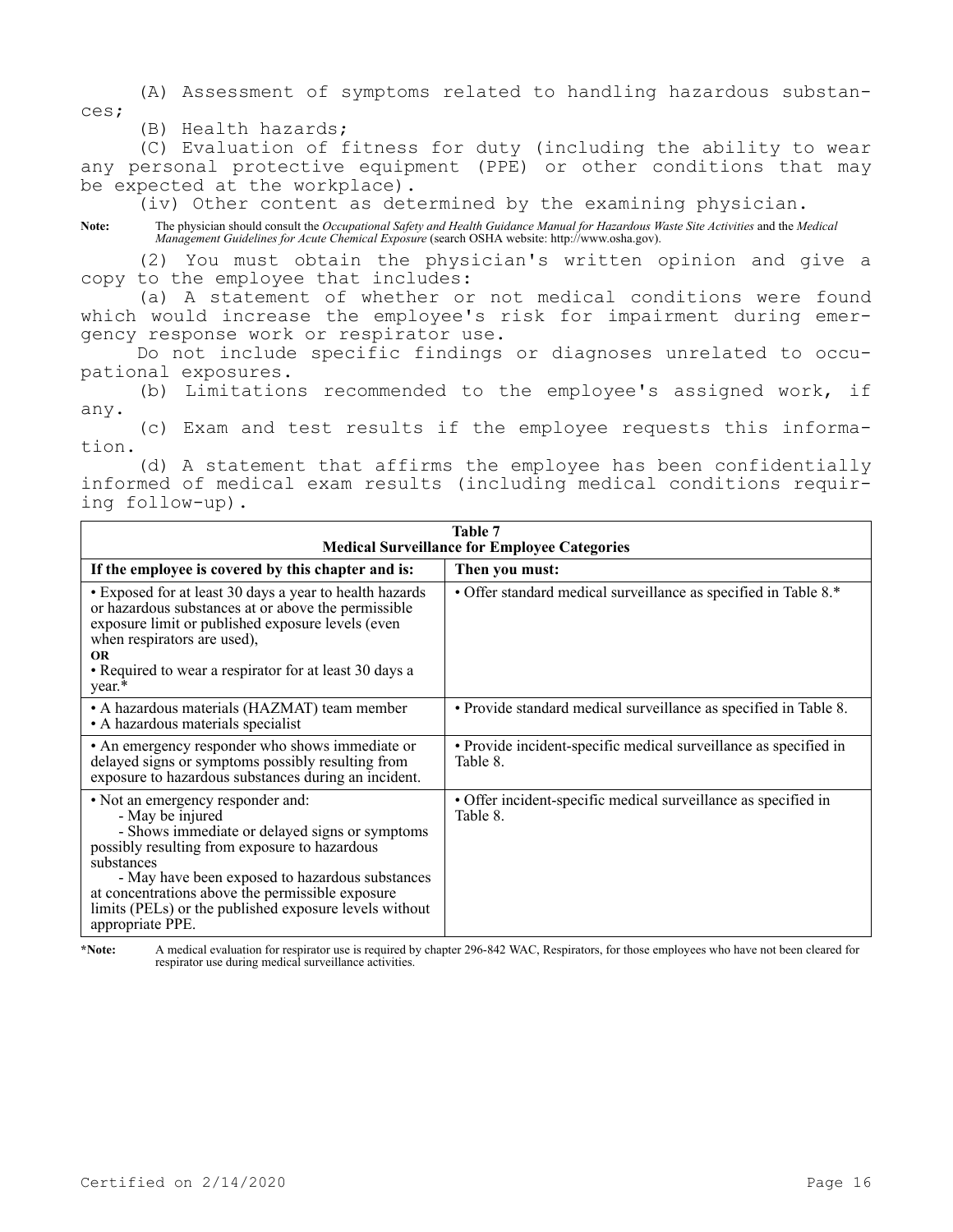| <b>Table 8</b><br><b>Frequency of Exams and Consultations</b> |                                                                                                                                                                                                                                                                                                                                                                                                                                                                                                                                                                                                                                                                                                                                                                                                                                                                                                                                                             |  |
|---------------------------------------------------------------|-------------------------------------------------------------------------------------------------------------------------------------------------------------------------------------------------------------------------------------------------------------------------------------------------------------------------------------------------------------------------------------------------------------------------------------------------------------------------------------------------------------------------------------------------------------------------------------------------------------------------------------------------------------------------------------------------------------------------------------------------------------------------------------------------------------------------------------------------------------------------------------------------------------------------------------------------------------|--|
| If the employee is covered by:                                | Then medical surveillance must include:                                                                                                                                                                                                                                                                                                                                                                                                                                                                                                                                                                                                                                                                                                                                                                                                                                                                                                                     |  |
| · Standard medical surveillance                               | • Exams and consultations:<br>- Before assignment.<br>Note: If the employee is a hazardous materials (HAZMAT) team<br>member or a hazardous materials specialist, the employee must<br>receive a baseline physical examination.<br>- At least once every 12 months after their initial assignment<br>unless the physician believes a shorter, or longer interval (but no<br>more than 24 months) is appropriate.<br>- Whenever employees are reassigned to an area where they<br>will no longer be covered by medical surveillance and they have<br>not been examined within the past 6 months.<br>- As soon as possible after an employee reports:<br>Signs or symptoms of possible overexposure to hazardous<br>substances or health hazards<br>$\triangle$ Injury<br>• Exposure above the permissible exposure limits or<br>published exposure levels<br>- At the termination of their employment unless they were<br>examined within the past 6 months. |  |
| • Incident-specific medical surveillance                      | • Medical consultations and exams:<br>- As soon as possible following the incident or development<br>of signs or symptoms.<br>- At additional times, if the physician determines follow-up<br>is medically necessary.                                                                                                                                                                                                                                                                                                                                                                                                                                                                                                                                                                                                                                                                                                                                       |  |

[Statutory Authority: RCW 49.17.010, 49.17.040, 49.17.050, and 49.17.060. WSR 17-18-075, § 296-824-40005, filed 9/5/17, effective 10/6/17; WSR 05-03-093, § 296-824-40005, filed 1/18/05, effective 3/1/05; WSR 02-20-034, § 296-824-40005, filed 9/24/02, effective 10/1/02.]

**WAC 296-824-40010 Keep records.** You must keep a record of: (1) Name and Social Security number of the employee receiving medical surveillance;

(2) Physicians' written opinions, recommended limitations, and results of examinations and tests;

(3) Any employee medical complaints regarding hazardous substance exposures;

(4) A copy of all information given to the examining physician (except a copy of this chapter).

**Note:** Keep records meeting the criteria specified in chapter 296-62 WAC, Part B, Access to records, for the length of time specified in that chapter.

[Statutory Authority: RCW 49.17.010, 49.17.040, 49.17.050, and  $49.17.060$ . WSR  $17-18-075$ , § 296-824-40010, filed 9/5/17, effective 10/6/17; WSR 02-20-034, § 296-824-40010, filed 9/24/02, effective 10/1/02.]

# WAC 296-824-500 Incident requirements. Summary. **Your responsibility:**

To conduct and manage emergency response operations so employees are protected from hazardous substances and conditions.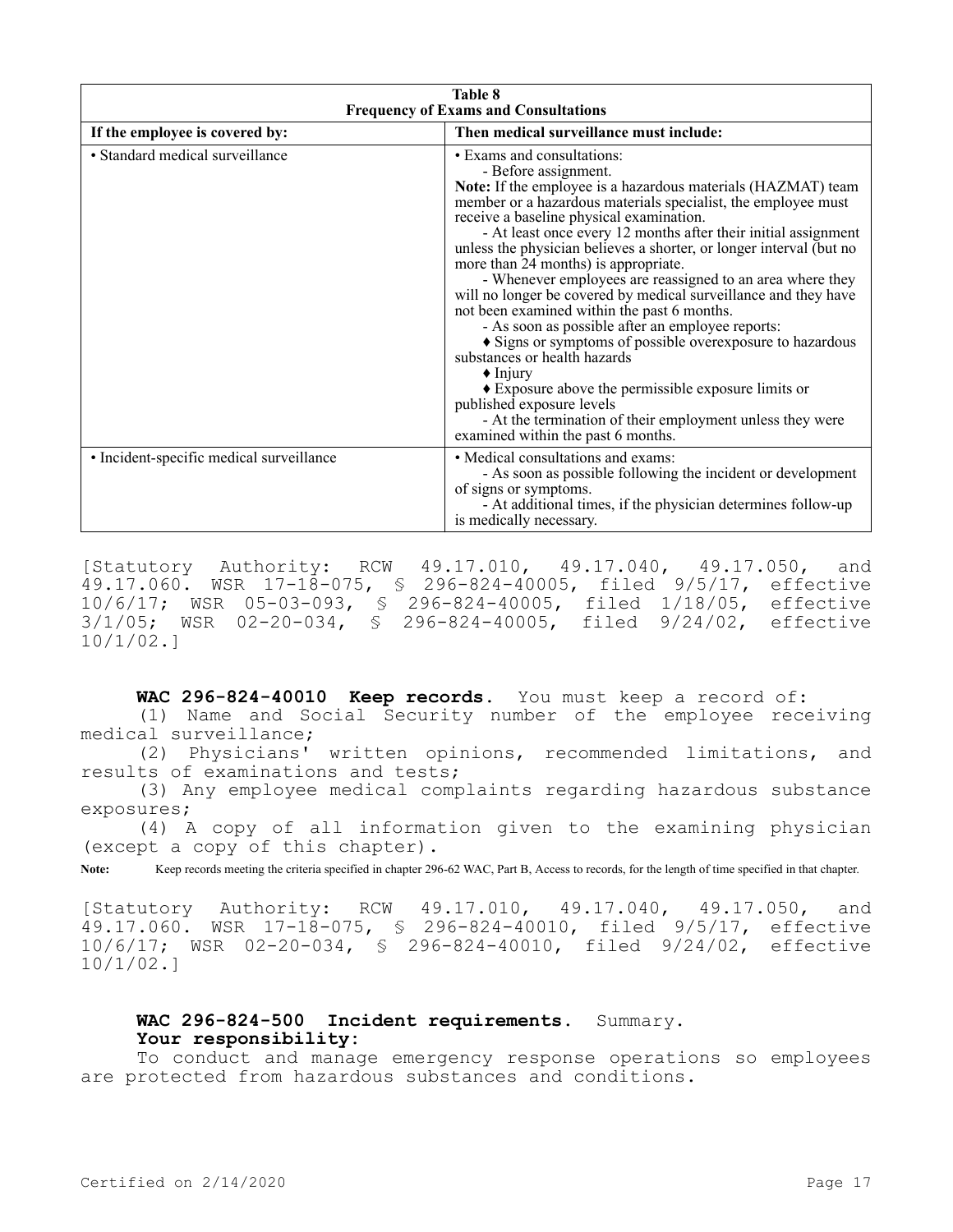| You must meet the<br>requirements                                                 | in this section:  |
|-----------------------------------------------------------------------------------|-------------------|
| Recognize emergencies<br>and initiate a response                                  | WAC 296-824-50005 |
| Implement and maintain<br>an incident command<br>system $(ICS)$                   | WAC 296-824-50010 |
| Prepare skilled support<br>personnel                                              | WAC 296-824-50015 |
| Make sure the incident<br>commander oversees<br>activities during the<br>response | WAC 296-824-50020 |
| Use the buddy system in<br>danger areas                                           | WAC 296-824-50025 |
| Provide rescue and<br>medical assistance                                          | WAC 296-824-50030 |

[Statutory Authority: RCW 49.17.010, 49.17.040, 49.17.050, and 49.17.060. WSR 17-18-075, § 296-824-500, filed 9/5/17, effective 10/6/17; WSR 02-20-034, § 296-824-500, filed 9/24/02, effective 10/1/02.]

**WAC 296-824-50005 Recognize emergencies and initiate a response.**  You must make sure employees follow procedures in your emergency response plan to:

(1) Recognize when an emergency response must be initiated;

(2) Notify employees, and others designated in your plan, of the release;

(3) Follow immediate emergency procedures; and

(4) Prevent the incident from increasing in severity or to secure the operation.

[Statutory Authority: RCW 49.17.010, 49.17.040, 49.17.050, and 49.17.060. WSR 17-18-075, § 296-824-50005, filed 9/5/17, effective 10/6/17; WSR 02-20-034, § 296-824-50005, filed 9/24/02, effective 10/1/02.]

**WAC 296-824-50010 Implement and maintain an incident command system (ICS).** (1) You must make sure a single individual, acting as the incident commander (IC), is in charge of the site-specific incident command system (ICS) and acts within their designated role and training level.

Note: 1. For multiemployer worksites:

a. The IC has responsibility for controlling emergency response operations at the site for all employers.

b. Emergency response plans should be consistent in designating who assumes the IC position.

2. If the first employee arriving at the scene is not trained as an IC (see Table 5, Competencies for Incident Commanders, WAC 296-824-30005), they may take control of the incident within their designated role and training level.

(2) You must make sure all employers' emergency responders and their communications are coordinated and controlled by the IC.

Note: The IC may delegate tasks to subordinates (within their training level).

(3) You must make sure each employer at the scene has designated a representative to assist the IC.

(4) You must establish security and control of the site as specified in your written emergency response plan.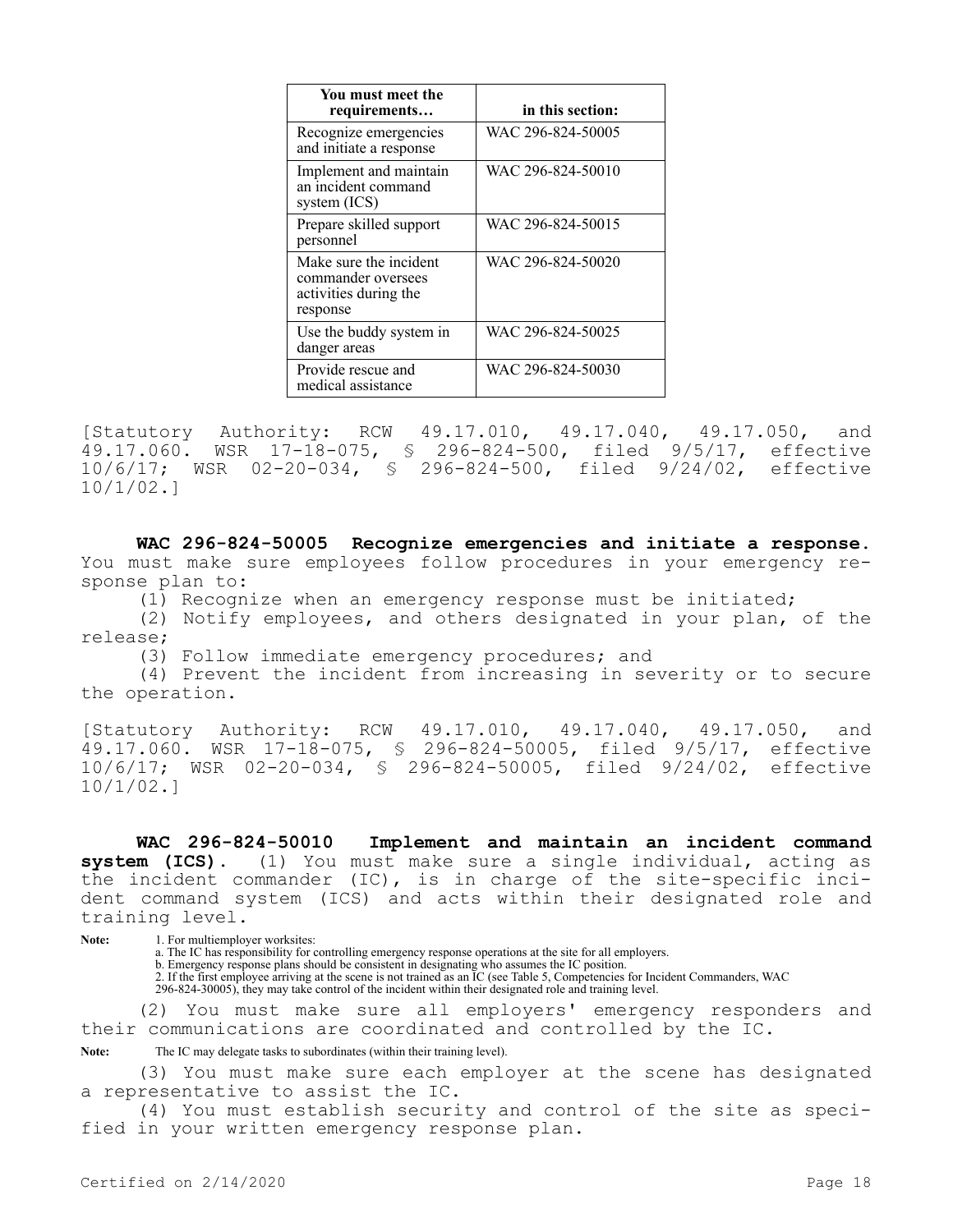[Statutory Authority: RCW 49.17.010, 49.17.040, 49.17.050, and 49.17.060. WSR 17-18-075, § 296-824-50010, filed 9/5/17, effective 10/6/17; WSR 02-20-034, § 296-824-50010, filed 9/24/02, effective 10/1/02.]

## **WAC 296-824-50015 Prepare skilled support personnel.**

**Note:** The duties of skilled support personnel are described in Table 1, Roles and Duties of Emergency Responders.

(1) You must make sure that your skilled support personnel (including those employees who are not regularly employed by you) who could be exposed to on-scene hazards are given an initial briefing at the site before they participate in any emergency response. The initial briefing must include:

(a) What chemical hazards are involved;

(b) What duties are to be performed; and

(c) Instruction in the wearing of appropriate personal protective equipment.

**Note:** Skilled support personnel do not need to comply with the other training requirements of this chapter.

(2) You must make sure the safety and health precautions given to your employees are also given to skilled support personnel.

[Statutory Authority: RCW 49.17.010, 49.17.040, 49.17.050, and 49.17.060. WSR 17-18-075, § 296-824-50015, filed 9/5/17, effective 10/6/17; WSR 02-20-034, § 296-824-50015, filed 9/24/02, effective 10/1/02.]

**WAC 296-824-50020 Make sure the incident commander oversees activities during the response.**

## **The employer of the incident commander (IC) must:**

(1) Identify all hazardous substances and conditions present, within their training level, using site analysis and maximum exposure limits, when appropriate.

(2) Implement emergency response procedures appropriate to the hazardous substances and conditions present, such as:

(a) Procedures that address the use of engineering controls, hazardous substance handling, and new technologies;

(b) Procedures that address decontamination;

(c) Procedures that address PPE; and

(d) Procedures that limit the number of personnel to those who are actively performing emergency response operations, in areas where exposure could exist.

(3) Designate an incident safety officer (ISO).

Make sure the ISO demonstrates knowledge about operations being implemented at the emergency response site. They must:

(a) Identify and evaluate hazards;

(b) Communicate with the IC about hazards, immediately informing the IC of corrective actions that must be taken when conditions are judged to be:

(i) An imminent danger; or

(ii) Immediately dangerous to life or health (IDLH).

(c) Provide direction about the safety of operations.

[Statutory Authority: RCW 49.17.010, 49.17.040, 49.17.050, and 49.17.060. WSR 17-18-075, § 296-824-50020, filed 9/5/17, effective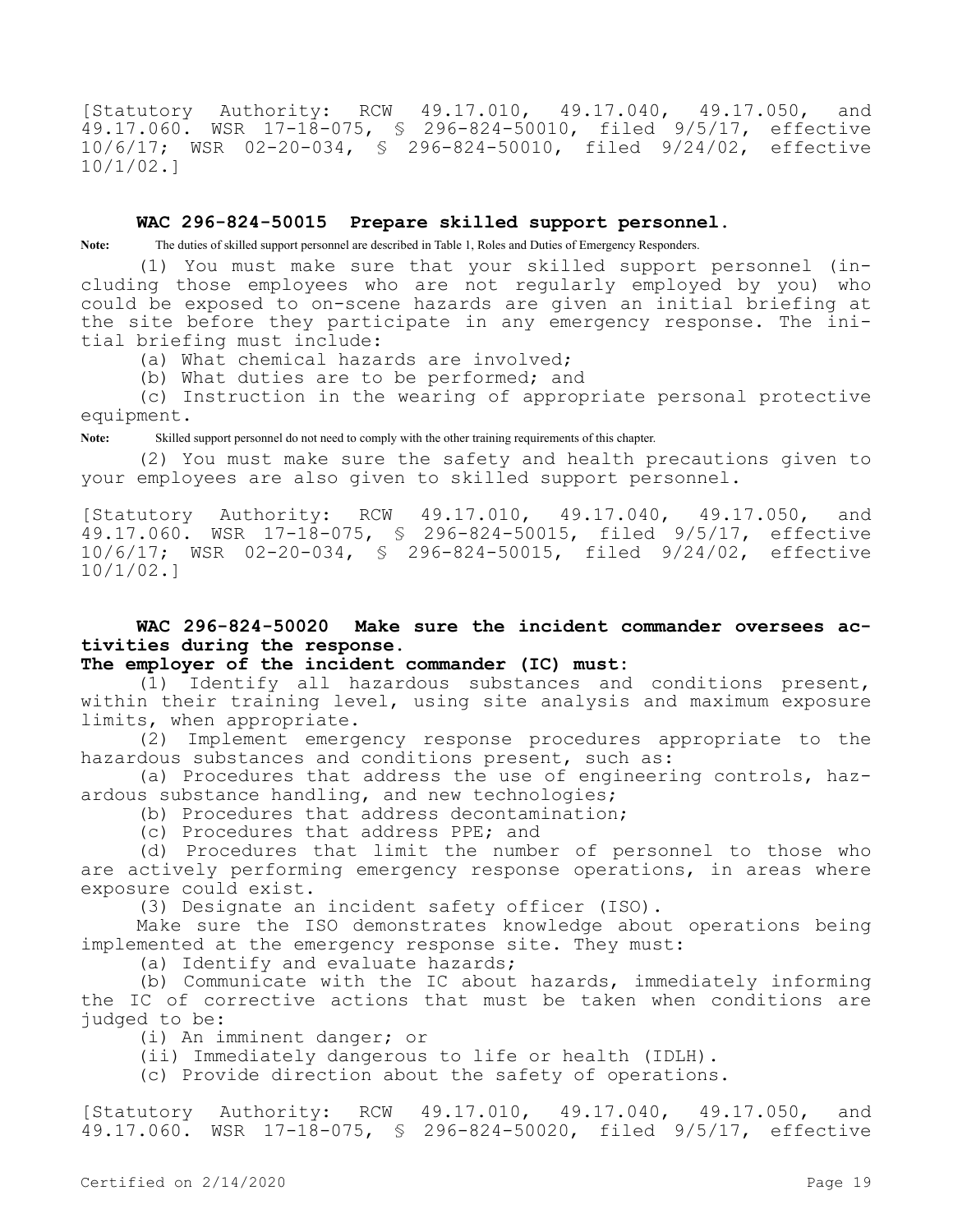10/6/17; WSR 02-20-034, § 296-824-50020, filed 9/24/02, effective 10/1/02.]

**WAC 296-824-50025 Use the buddy system in danger areas.** You must make sure operations and tasks (including limited actions) in danger areas are conducted using the buddy system in teams of two or more.

#### **Definition:**

Danger areas are areas where conditions pose a serious danger to employees, such as areas where:

(a) Immediately dangerous to life or health (IDLH) conditions could exist; or

(b) High levels of exposure to toxic substances could exist;

(c) There is a potential for exceeding the lower explosive limit (LEL), also known as the lower flammability limit (LFL), of a hazardous substance.

[Statutory Authority: RCW 49.17.010, 49.17.040, 49.17.050, and 49.17.060. WSR 17-18-075, § 296-824-50025, filed 9/5/17, effective 10/6/17; WSR 02-20-034, § 296-824-50025, filed 9/24/02, effective 10/1/02.]

**WAC 296-824-50030 Provide rescue and medical assistance.** (1) You must provide stand-by employees equipped with the same level of personal protective equipment (PPE) as the entrants, for assistance or rescue.

**Note:** 1. The buddy system applies to stand-by employees (see WAC 296-824-50025).

2. One of the two stand-by employees can be assigned to another task provided it does not interfere with the performance of the stand-by role. 3. Rescue equipment should be selected and provided based on the types of rescue situations that could occur.

(2) You must make sure employees trained in first aid are readily available with necessary medical equipment and have a way to transport the injured.

**Note:** 1. Employee training is covered by WAC 296-800-150, first aid. This rule requires training on basic first aid and any subjects that are specific to your workplace emergency hazards (for example: If exposure to corrosive substances could occur, training would need to include first-aid procedures for treating chemical burns).

2. Employers who designate and train their employees to provide first aid are covered by chapter 296-823 WAC, Occupational exposure to bloodborne pathogens.

[Statutory Authority: RCW 49.17.010, 49.17.040, 49.17.050, and 49.17.060. WSR 20-03-154, § 296-824-50030, filed 1/21/20, effective 2/21/20; WSR 17-18-075, § 296-824-50030, filed 9/5/17, effective<br>10/6/17; WSR 03-09-110, § 296-824-50030, filed 4/22/03, effective 10/6/17; WSR 03-09-110, § 296-824-50030, filed 4/22/03,<br>8/1/03; WSR 02-20-034, § 296-824-50030, filed 9/24/02, § 296-824-50030, filed 9/24/02, effective 10/1/02.]

## **WAC 296-824-600 Personal protective equipment.** Summary. **Your responsibility:**

To provide appropriate personal protective equipment (PPE) and make sure it is used properly.

| You must meet the<br>requirements | in this section:  |
|-----------------------------------|-------------------|
| Personal protective<br>equipment  | WAC 296-824-60005 |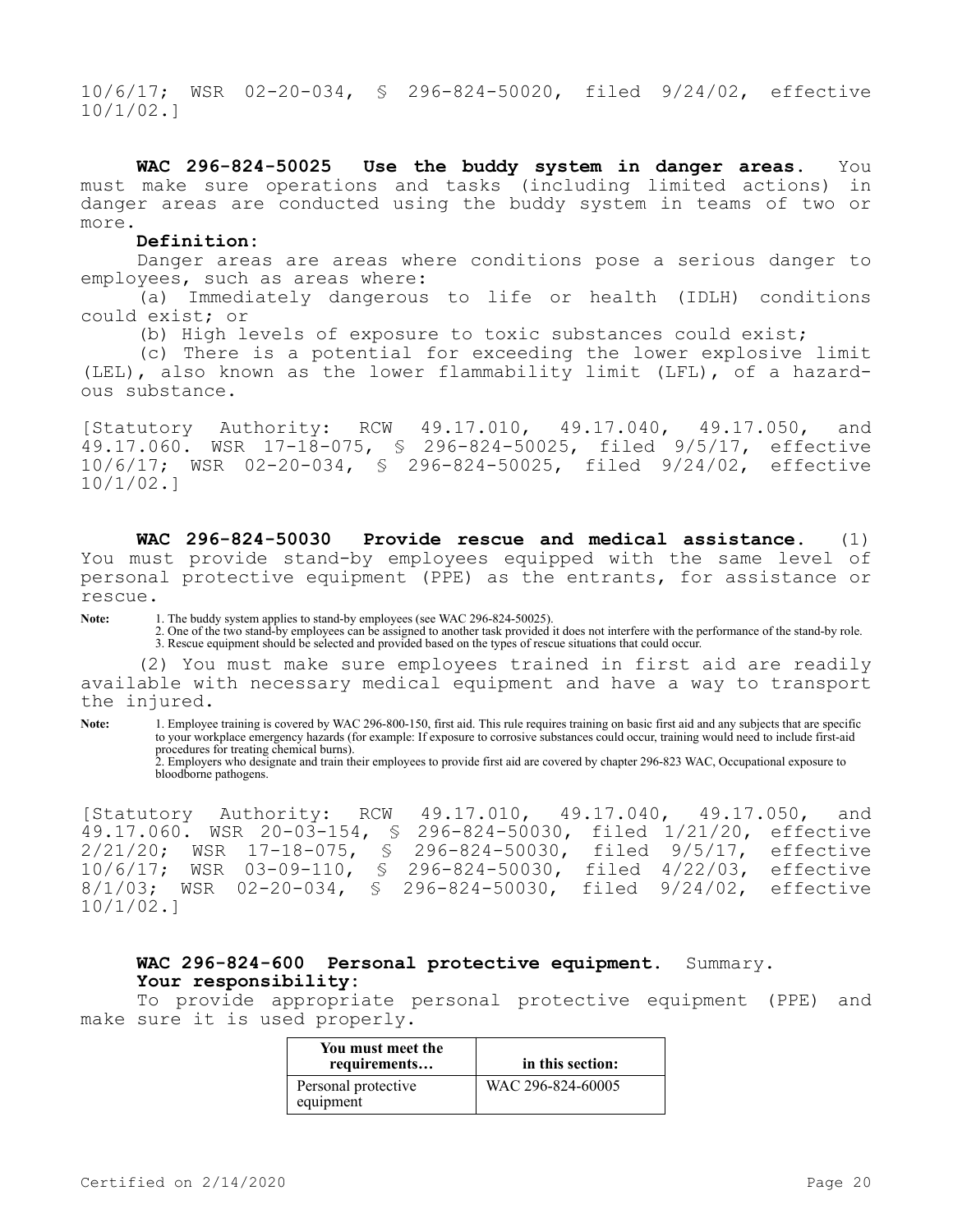| You must meet the<br>requirements                                    | in this section:  |
|----------------------------------------------------------------------|-------------------|
| Control hazards created by<br>personal protective<br>equipment (PPE) | WAC 296-824-60010 |
| Use personal protective<br>equipment (PPE) properly                  | WAC 296-824-60015 |

[Statutory Authority: RCW 49.17.010, 49.17.040, 49.17.050, and 49.17.060. WSR 17-18-075, § 296-824-600, filed 9/5/17, effective 10/6/17; WSR 02-20-034, § 296-824-600, filed 9/24/02, effective 10/1/02.]

**WAC 296-824-60005 Personal protective equipment.** Use appropriate personal protective equipment (PPE).

**Note:** 1. Only properly trained employees should select PPE. Hazardous materials technicians and hazardous materials specialists can select PPE within the competencies specified in Table 4.

2. Selection requirements in other PPE rules also apply, including:

a. WAC 296-800-160 Personal protective equipment.

b. Chapter 296-842 WAC, Respirators.

c. WAC 296-24-58505 Fire brigades.

d. Chapter 296-305 WAC, Safety standards for firefighting.

(1) You must provide appropriate PPE at no cost to the employees and make sure it is used if hazards could be present.

(2) You must select PPE (such as respirators, gloves, protective suits and other PPE) based on:

(a) An evaluation of the performance characteristics (such as breakthrough time and hazardous substance-specificity of the material or item) relevant to the requirements and limitations of the site.

(b) Task-specific conditions and durations.

(c) The hazards and potential hazards of the site (see Table 9, Selecting PPE for Specific Hazards).

(3) You must select totally encapsulating chemical protective (TECP) suits, as specified in Table 9, that:

- (a) Maintain positive air pressure.
- (b) Prevent inward test gas leakage of more than 0.5 percent.

Note: Follow the manufacturer's recommended procedure for testing a TECP suit's ability to maintain positive air pressure and prevent inward gas leakage. Other established test protocols for these suits, for example NFPA 1991 and ASTM F1052-97, may also be used.

| Table 9<br><b>Selecting PPE for Specific Hazards</b>                                                                                                                                    |                                                                                                                                                                                                                                                                               |  |
|-----------------------------------------------------------------------------------------------------------------------------------------------------------------------------------------|-------------------------------------------------------------------------------------------------------------------------------------------------------------------------------------------------------------------------------------------------------------------------------|--|
| If:                                                                                                                                                                                     | Then:                                                                                                                                                                                                                                                                         |  |
| • Inhalation hazards could be present.                                                                                                                                                  | • Positive-pressure (pressure-demand) self-contained<br>breathing apparatus (SCBA)<br><b>OR</b><br>• A decreased level of respiratory protection only when the<br>incident commander determines, from air monitoring<br>results, that employees will be adequately protected. |  |
| Chemical exposure levels will create a substantial<br>possibility of:<br>• Immediate death.<br>• Immediate serious illness or injury.<br>• Reduced ability to escape.                   | Either positive-pressure (pressure-demand):<br>$\cdot$ SCBA<br>• Air-line respirators equipped with an escape air<br>supply.                                                                                                                                                  |  |
| Skin absorption of a hazardous substance may result in a<br>substantial possibility of:<br>· Immediate death.<br>• Immediate serious illness or injury.<br>• Reduced ability to escape. | Protection equivalent to Level A including a totally<br>encapsulating chemical protective (TECP) suit.                                                                                                                                                                        |  |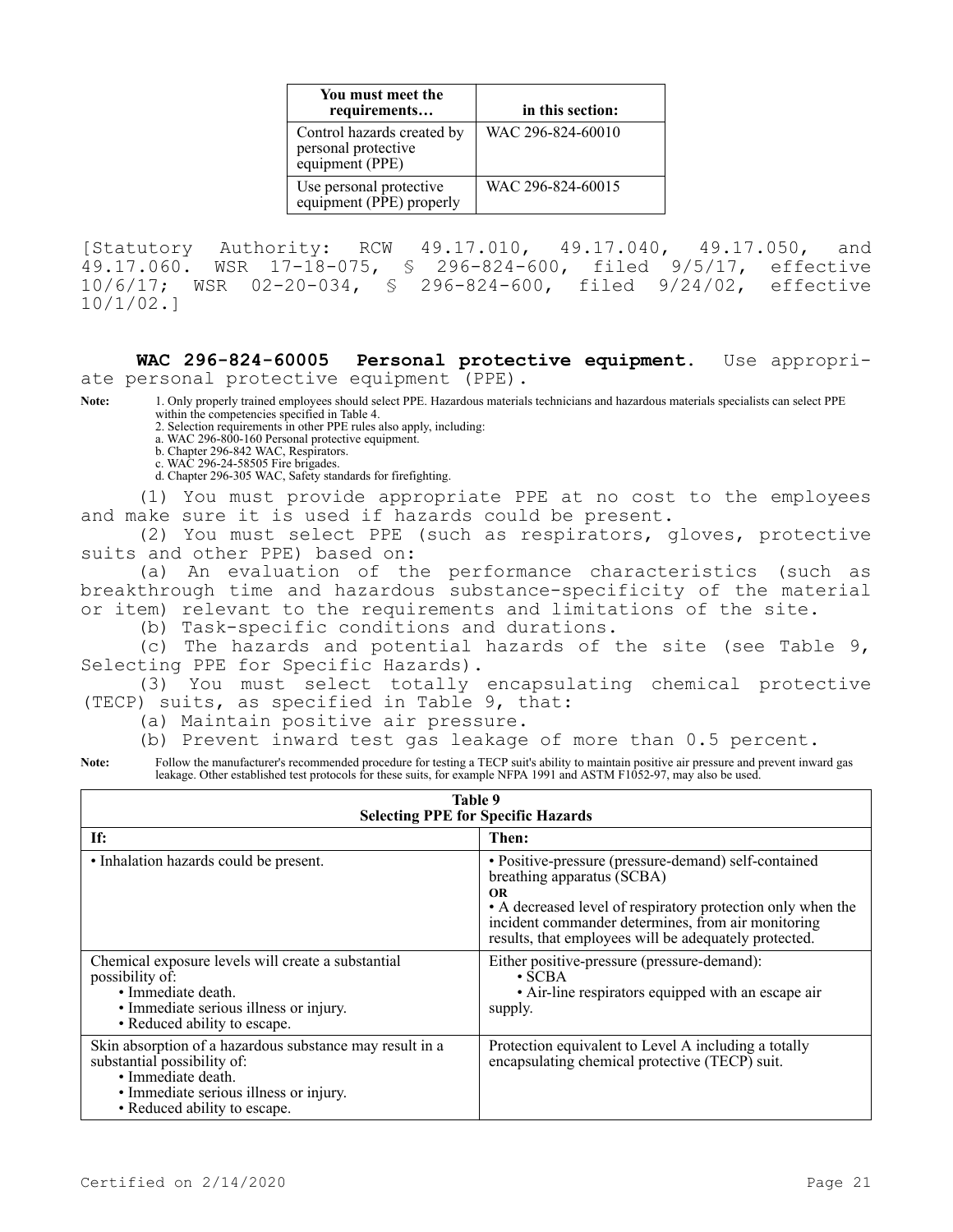[Statutory Authority: RCW 49.17.010, 49.17.040, 49.17.050, and 49.17.060. WSR 17-18-075, § 296-824-60005, filed 9/5/17, effective 10/6/17; WSR 09-05-071, § 296-824-60005, filed 2/17/09, effective 4/1/09; WSR 05-03-093, § 296-824-60005, filed 1/18/05, effective 3/1/05; WSR 02-20-034, § 296-824-60005, filed 9/24/02, effective 10/1/02.]

**WAC 296-824-60010 Control hazards created by personal protective equipment (PPE).** You must control hazards created by the use of PPE, including:

- (1) Heat stress due to extremely high temperatures.
- (2) Any other employee health hazard and consideration.

[Statutory Authority: RCW 49.17.010, 49.17.040, 49.17.050, and 49.17.060. WSR 17-18-075, § 296-824-60010, filed 9/5/17, effective 10/6/17; WSR 02-20-034, § 296-824-60010, filed 9/24/02, effective 10/1/02.]

**WAC 296-824-60015 Use personal protective equipment (PPE) properly.** (1) You must make sure employees inspect PPE before, during and after use, following your plan's procedures.

(2) You must make sure employees put on (don) and remove (doff) PPE following your plan's procedures.

(3) You must make sure employees do not interchange self-contained breathing apparatus (SCBA) air cylinders from different manufacturers, unless all of the following apply:

- (a) There is a life-saving emergency;
- (b) You need a supplemental air supply;
- (c) The cylinders are of the same capacity and pressure rating.

(4) You must make sure compressed air cylinders used with SCBAs meet the testing and service life requirements of the United States Department of Transportation (USDOT). Search at: *http://www.dot.gov.*

Note: You can also check with the cylinder manufacturers to obtain USDOT test and service life specifications.

(5) You must make sure PPE is maintained in a safe and reliable condition using your plan's procedures.

- PPE maintenance includes:
- (a) Decontamination;
- (b) Cleaning;
- (c) Inspection;
- (d) Identification of damage or defects;
- (e) Parts repair or replacement;
- (f) Storage or disposal.

[Statutory Authority: RCW 49.17.010, 49.17.040, 49.17.050, and 49.17.060. WSR 17-18-075, § 296-824-60015, filed 9/5/17, effective 10/6/17; WSR 02-20-034, § 296-824-60015, filed 9/24/02, effective 10/1/02.]

## **WAC 296-824-700 Postemergency response. Your responsibility:**

To protect employees during postemergency response activities by following appropriate work practices, training and other requirements.